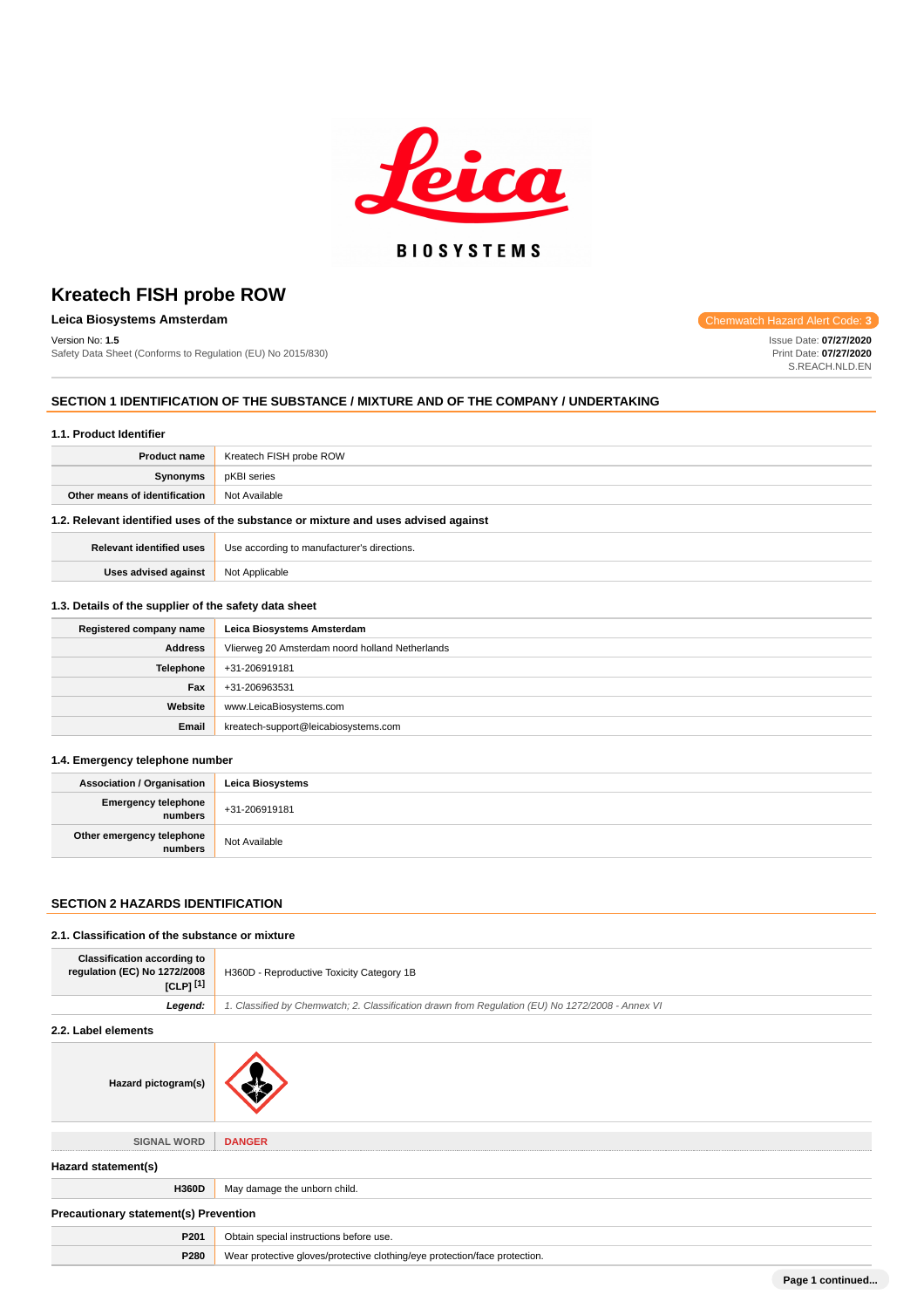#### **Precautionary statement(s) Response**

| P308+P313                                 | IF exposed or concerned: Get medical advice/attention. |  |  |
|-------------------------------------------|--------------------------------------------------------|--|--|
|                                           |                                                        |  |  |
| <b>Precautionary statement(s) Storage</b> |                                                        |  |  |

## **P405** Store locked up.

#### **Precautionary statement(s) Disposal**

**P501** Dispose of contents/container to authorised hazardous or special waste collection point in accordance with any local regulation.

#### **2.3. Other hazards**

Skin contact and/or ingestion may produce health damage\*.

Cumulative effects may result following exposure\*.

May produce discomfort of the eyes\*.

May affect fertility\*.

**formamide** Listed in the European Chemicals Agency (ECHA) Candidate List of Substances of Very High Concern for Authorisation **formamide** Listed in the Europe Regulation (EC) No 1907/2006 - Annex XVII (Restrictions may apply)

### **SECTION 3 COMPOSITION / INFORMATION ON INGREDIENTS**

#### **3.1.Substances**

See 'Composition on ingredients' in Section 3.2

## **3.2.Mixtures**

| 1.CAS No<br>2.EC No<br>3.Index No<br><b>4.REACH No</b>                                                                          | %[weight]               | Name                        | Classification according to regulation (EC) No 1272/2008 [CLP]                                                                                                                                  |
|---------------------------------------------------------------------------------------------------------------------------------|-------------------------|-----------------------------|-------------------------------------------------------------------------------------------------------------------------------------------------------------------------------------------------|
| 1.7732-18-5<br>2.231-791-2<br>3. Not Available<br>4.Not Available                                                               | 20-50                   | water                       | Not Applicable                                                                                                                                                                                  |
| $1.75 - 12 - 7$<br>2.200-842-0<br>3.616-052-00-8<br>4.01-2119496064-35-<br>XXXX 01-2119841903-36-<br>XXXX 01-2119856136-36-XXXX | $40 - 70$               | formamide                   | Reproductive Toxicity Category 1B; H360D [2]                                                                                                                                                    |
| 1.9063-02-9<br>2. Not Available<br>3. Not Available<br>4.Not Available                                                          | $5 - 20$                | dextran sulfate             | Not Applicable                                                                                                                                                                                  |
| 1.7647-14-5<br>2.231-598-3<br>3. Not Available<br>4.01-2119485491-33-XXXX                                                       | <1                      | sodium chloride             | Skin Corrosion/Irritation Category 2, Specific target organ toxicity - single exposure Category 3 (respiratory<br>tract irritation), Eye Irritation Category 2; H315, H335, H319 <sup>[1]</sup> |
| 1.6132-04-3<br>2.200-675-3<br>3. Not Available<br>4.01-2119457027-40-XXXX                                                       | $<$ 1                   | sodium citrate<br>dihydrate | Not Applicable                                                                                                                                                                                  |
| Legend:                                                                                                                         | <b>IOELVs</b> available |                             | 1. Classified by Chemwatch; 2. Classification drawn from Requlation (EU) No 1272/2008 - Annex VI; 3. Classification drawn from C&L * EU                                                         |

#### **SECTION 4 FIRST AID MEASURES**

#### **4.1. Description of first aid measures**

| <b>Eye Contact</b>  | If this product comes in contact with the eyes:<br>▶ Wash out immediately with fresh running water.<br>Ensure complete irrigation of the eye by keeping eyelids apart and away from eye and moving the eyelids by occasionally lifting the upper<br>and lower lids.<br>► Seek medical attention without delay; if pain persists or recurs seek medical attention.<br>▶ Removal of contact lenses after an eye injury should only be undertaken by skilled personnel. |
|---------------------|----------------------------------------------------------------------------------------------------------------------------------------------------------------------------------------------------------------------------------------------------------------------------------------------------------------------------------------------------------------------------------------------------------------------------------------------------------------------|
| <b>Skin Contact</b> | If skin contact occurs:<br>Inmediately remove all contaminated clothing, including footwear.<br>Flush skin and hair with running water (and soap if available).<br>Seek medical attention in event of irritation.                                                                                                                                                                                                                                                    |
| Inhalation          | If fumes, aerosols or combustion products are inhaled remove from contaminated area.<br>• Other measures are usually unnecessary.                                                                                                                                                                                                                                                                                                                                    |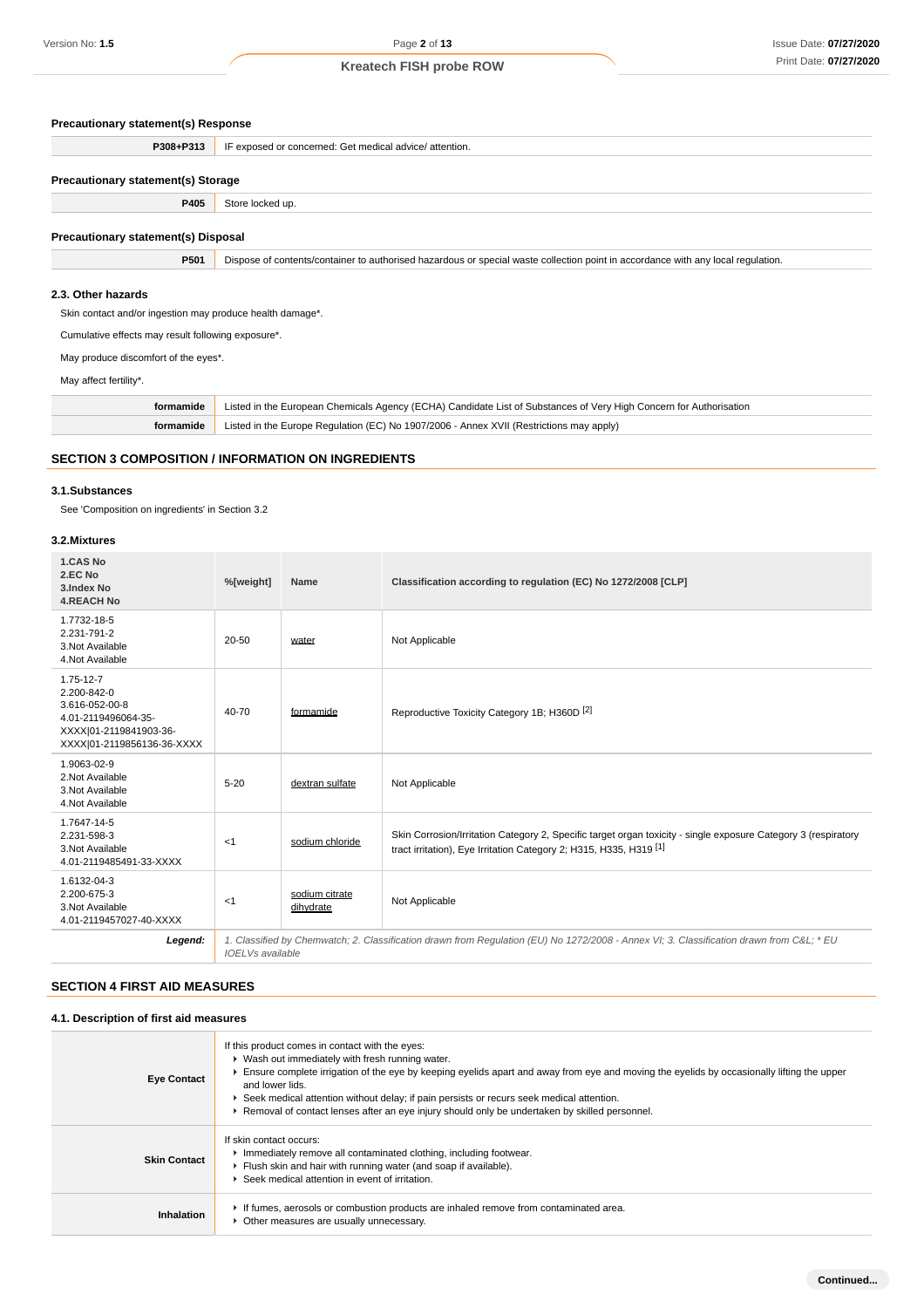**Continued...**

| Ingestion | <b>If swallowed do NOT induce vomiting.</b><br>If vomiting occurs, lean patient forward or place on left side (head-down position, if possible) to maintain open airway and prevent aspiration.<br>Observe the patient carefully.<br>Never give liquid to a person showing signs of being sleepy or with reduced awareness; i.e. becoming unconscious.<br>Give water to rinse out mouth, then provide liquid slowly and as much as casualty can comfortably drink.<br>Seek medical advice. |
|-----------|--------------------------------------------------------------------------------------------------------------------------------------------------------------------------------------------------------------------------------------------------------------------------------------------------------------------------------------------------------------------------------------------------------------------------------------------------------------------------------------------|
|-----------|--------------------------------------------------------------------------------------------------------------------------------------------------------------------------------------------------------------------------------------------------------------------------------------------------------------------------------------------------------------------------------------------------------------------------------------------------------------------------------------------|

### **4.2 Most important symptoms and effects, both acute and delayed**

See Section 11

## **4.3. Indication of any immediate medical attention and special treatment needed**

Treat symptomatically.

### **SECTION 5 FIREFIGHTING MEASURES**

#### **5.1. Extinguishing media**

- Foam.
- ▶ Dry chemical powder.
- $\triangleright$  BCF (where regulations permit).
- ▶ Carbon dioxide.
- Water spray or fog Large fires only.

#### **5.2. Special hazards arising from the substrate or mixture**

| <b>Fire Incompatibility</b>  | ▶ Avoid contamination with oxidising agents i.e. nitrates, oxidising acids, chlorine bleaches, pool chlorine etc. as ignition may result                                                                                                                                                                                                                                                                                                                                                                                                            |  |  |  |  |
|------------------------------|-----------------------------------------------------------------------------------------------------------------------------------------------------------------------------------------------------------------------------------------------------------------------------------------------------------------------------------------------------------------------------------------------------------------------------------------------------------------------------------------------------------------------------------------------------|--|--|--|--|
| 5.3. Advice for firefighters |                                                                                                                                                                                                                                                                                                                                                                                                                                                                                                                                                     |  |  |  |  |
| <b>Fire Fighting</b>         | Alert Fire Brigade and tell them location and nature of hazard.<br>▶ Wear full body protective clothing with breathing apparatus.<br>Prevent, by any means available, spillage from entering drains or water course.<br>▶ Use water delivered as a fine spray to control fire and cool adjacent area.<br>Avoid spraying water onto liquid pools.<br>DO NOT approach containers suspected to be hot.<br>• Cool fire exposed containers with water spray from a protected location.<br>If safe to do so, remove containers from path of fire.         |  |  |  |  |
| <b>Fire/Explosion Hazard</b> | $\triangleright$ Combustible.<br>Slight fire hazard when exposed to heat or flame.<br>Heating may cause expansion or decomposition leading to violent rupture of containers.<br>• On combustion, may emit toxic fumes of carbon monoxide (CO).<br>• May emit acrid smoke.<br>• Mists containing combustible materials may be explosive.<br>Combustion products include:<br>carbon dioxide (CO2)<br>nitrogen oxides (NOx)<br>other pyrolysis products typical of burning organic material.<br>May emit poisonous fumes.<br>May emit corrosive fumes. |  |  |  |  |

## **SECTION 6 ACCIDENTAL RELEASE MEASURES**

#### **6.1. Personal precautions, protective equipment and emergency procedures**

See section 8

### **6.2. Environmental precautions**

See section 12

### **6.3. Methods and material for containment and cleaning up**

| <b>Minor Spills</b> | Remove all ignition sources.<br>Clean up all spills immediately.<br>Avoid breathing vapours and contact with skin and eyes.<br>► Control personal contact with the substance, by using protective equipment.<br>► Contain and absorb spill with sand, earth, inert material or vermiculite.<br>$\triangleright$ Wipe up.<br>▶ Place in a suitable, labelled container for waste disposal.                                                                                                                                                                                                                                                            |
|---------------------|------------------------------------------------------------------------------------------------------------------------------------------------------------------------------------------------------------------------------------------------------------------------------------------------------------------------------------------------------------------------------------------------------------------------------------------------------------------------------------------------------------------------------------------------------------------------------------------------------------------------------------------------------|
| <b>Major Spills</b> | Moderate hazard.<br>• Clear area of personnel and move upwind.<br>Alert Fire Brigade and tell them location and nature of hazard.<br>▶ Wear breathing apparatus plus protective gloves.<br>▶ Prevent, by any means available, spillage from entering drains or water course.<br>No smoking, naked lights or ignition sources.<br>• Increase ventilation.<br>Stop leak if safe to do so.<br>Contain spill with sand, earth or vermiculite.<br>• Collect recoverable product into labelled containers for recycling.<br>Absorb remaining product with sand, earth or vermiculite.<br>▶ Collect solid residues and seal in labelled drums for disposal. |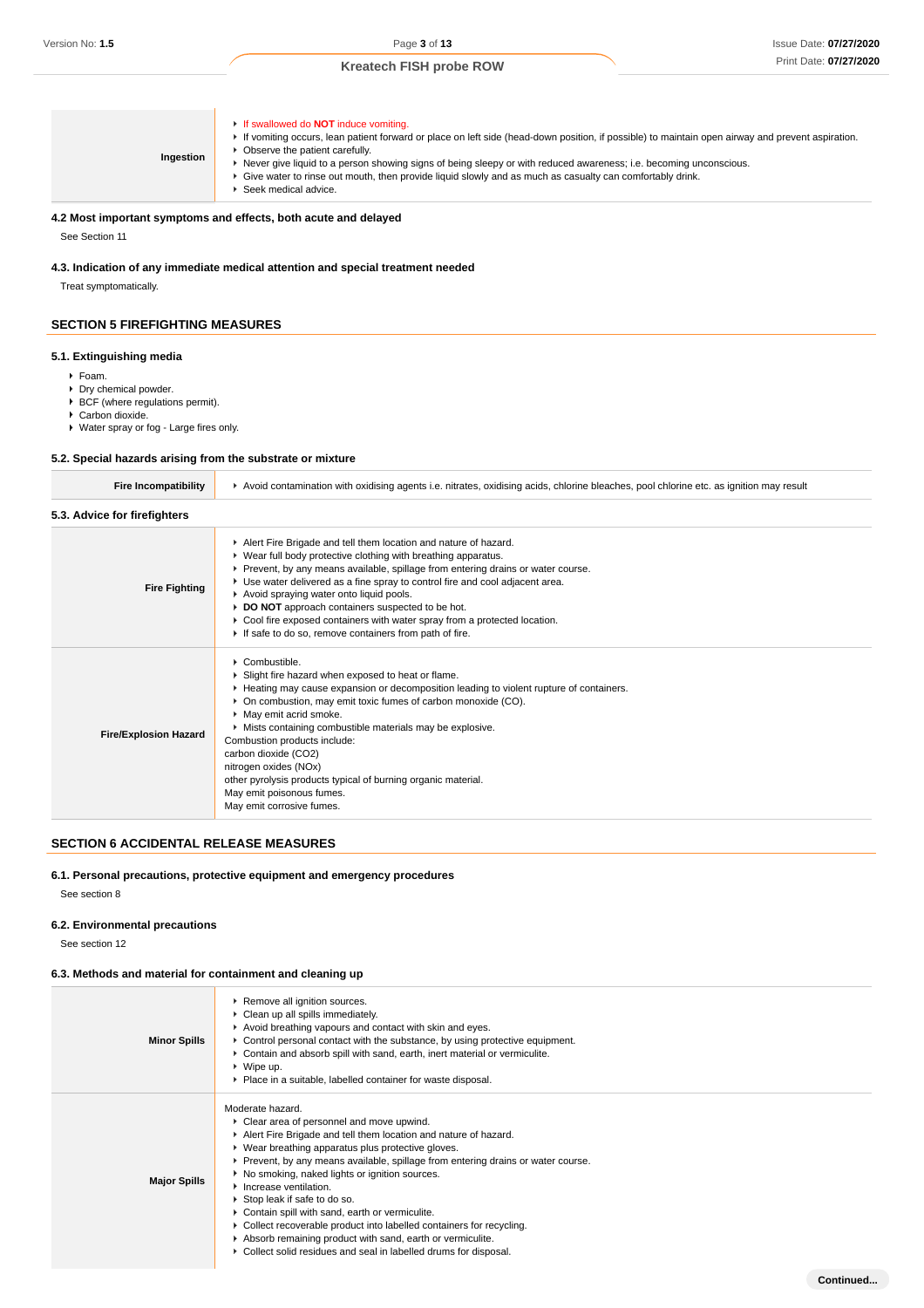### **6.4. Reference to other sections**

## **SECTION 7 HANDLING AND STORAGE**

#### **7.1. Precautions for safe handling**

| Version No: <b>1.5</b>                                            | Page 4 of 13                                                                                                                                                                                                                                      |                                                                            | Issue Date: 07/27/202 |
|-------------------------------------------------------------------|---------------------------------------------------------------------------------------------------------------------------------------------------------------------------------------------------------------------------------------------------|----------------------------------------------------------------------------|-----------------------|
|                                                                   | <b>Kreatech FISH probe ROW</b>                                                                                                                                                                                                                    |                                                                            | Print Date: 07/27/202 |
|                                                                   |                                                                                                                                                                                                                                                   |                                                                            |                       |
|                                                                   | ▶ Wash area and prevent runoff into drains.<br>If contamination of drains or waterways occurs, advise emergency services.                                                                                                                         |                                                                            |                       |
| 6.4. Reference to other sections                                  |                                                                                                                                                                                                                                                   |                                                                            |                       |
|                                                                   | Personal Protective Equipment advice is contained in Section 8 of the SDS.                                                                                                                                                                        |                                                                            |                       |
|                                                                   |                                                                                                                                                                                                                                                   |                                                                            |                       |
| <b>SECTION 7 HANDLING AND STORAGE</b>                             |                                                                                                                                                                                                                                                   |                                                                            |                       |
| 7.1. Precautions for safe handling                                |                                                                                                                                                                                                                                                   |                                                                            |                       |
|                                                                   | Avoid all personal contact, including inhalation.<br>• Wear protective clothing when risk of exposure occurs.<br>Use in a well-ventilated area.                                                                                                   |                                                                            |                       |
|                                                                   | ▶ Prevent concentration in hollows and sumps.<br>DO NOT enter confined spaces until atmosphere has been checked.                                                                                                                                  |                                                                            |                       |
|                                                                   | DO NOT allow material to contact humans, exposed food or food utensils.<br>Avoid contact with incompatible materials.                                                                                                                             |                                                                            |                       |
| Safe handling                                                     | V When handling, DO NOT eat, drink or smoke.                                                                                                                                                                                                      |                                                                            |                       |
|                                                                   | ▶ Keep containers securely sealed when not in use.<br>Avoid physical damage to containers.                                                                                                                                                        |                                                                            |                       |
|                                                                   | Always wash hands with soap and water after handling.                                                                                                                                                                                             |                                                                            |                       |
|                                                                   | ▶ Work clothes should be laundered separately. Launder contaminated clothing before re-use.<br>• Use good occupational work practice.                                                                                                             |                                                                            |                       |
|                                                                   | ▶ Observe manufacturer's storage and handling recommendations contained within this SDS.<br>Atmosphere should be regularly checked against established exposure standards to ensure safe working conditions are maintained.                       |                                                                            |                       |
|                                                                   | See section 5                                                                                                                                                                                                                                     |                                                                            |                       |
| Fire and explosion protection                                     |                                                                                                                                                                                                                                                   |                                                                            |                       |
| Store in original containers.<br>Keep containers securely sealed. |                                                                                                                                                                                                                                                   |                                                                            |                       |
| Other information                                                 | No smoking, naked lights or ignition sources.<br>Store in a cool, dry, well-ventilated area.                                                                                                                                                      |                                                                            |                       |
|                                                                   | Store away from incompatible materials and foodstuff containers.                                                                                                                                                                                  |                                                                            |                       |
|                                                                   | Protect containers against physical damage and check regularly for leaks.<br>► Observe manufacturer's storage and handling recommendations contained within this SDS.                                                                             |                                                                            |                       |
|                                                                   |                                                                                                                                                                                                                                                   |                                                                            |                       |
|                                                                   | 7.2. Conditions for safe storage, including any incompatibilities                                                                                                                                                                                 |                                                                            |                       |
| Suitable container                                                | DO NOT use mild steel or galvanised containers<br>▶ Metal can or drum<br>Packaging as recommended by manufacturer.                                                                                                                                |                                                                            |                       |
|                                                                   | Check all containers are clearly labelled and free from leaks.                                                                                                                                                                                    |                                                                            |                       |
|                                                                   | Formamide:                                                                                                                                                                                                                                        |                                                                            |                       |
|                                                                   | ▶ may be light- and impact-sensitive<br>reacts slowly with water forming hydrocyanic acid and ammonium formate - this reaction will be sped up by elevated temperatures or                                                                        |                                                                            |                       |
|                                                                   | increase or decrease in pH                                                                                                                                                                                                                        |                                                                            |                       |
|                                                                   | F reacts violently, possibly explosively, when mixed with furfuryl alcohol, hydrogen peroxide, nitromethane, phosphorus pentoxide, titanium<br>nitrate                                                                                            |                                                                            |                       |
| <b>Storage incompatibility</b>                                    | is incompatible with strong oxidisers, acids, bases, alkali metal acetates, ammonia, cellulose acetate, cresols, iodine, isocyanates, lignin,                                                                                                     |                                                                            |                       |
|                                                                   | metal chlorides, nitrates, oleum, phenols, polyvinyl alcohol, pyridines, starch, inorganic sulfates, sulfur trioxide, tannins<br>A attacks metals, including brass and copper, and their alloys, aluminium, cobalt, iron, lead, nickel, tin, zinc |                                                                            |                       |
|                                                                   | Lattacks some plastics, coatings, rubbers and glues<br>• thermal decomposition may produce ammonia, oxides of carbon and nitrogen, and hydrogen cyanide                                                                                           |                                                                            |                       |
|                                                                   |                                                                                                                                                                                                                                                   |                                                                            |                       |
|                                                                   | Avoid reaction with oxidising agents                                                                                                                                                                                                              |                                                                            |                       |
| 7.3. Specific end use(s)                                          |                                                                                                                                                                                                                                                   |                                                                            |                       |
| See section 1.2                                                   |                                                                                                                                                                                                                                                   |                                                                            |                       |
|                                                                   |                                                                                                                                                                                                                                                   |                                                                            |                       |
|                                                                   | <b>SECTION 8 EXPOSURE CONTROLS / PERSONAL PROTECTION</b>                                                                                                                                                                                          |                                                                            |                       |
| 8.1. Control parameters                                           |                                                                                                                                                                                                                                                   |                                                                            |                       |
| Ingredient                                                        | <b>DNELs</b>                                                                                                                                                                                                                                      | <b>PNECs</b>                                                               |                       |
|                                                                   | <b>Exposure Pattern Worker</b>                                                                                                                                                                                                                    | Compartment<br>0.5 mg/L (Water (Fresh))                                    |                       |
|                                                                   |                                                                                                                                                                                                                                                   | 0.5 mg/L (Water - Intermittent release)                                    |                       |
| formamide                                                         | Dermal 0.952 mg/kg bw/day (Systemic, Chronic)<br>Inhalation 6.6 mg/m <sup>3</sup> (Systemic, Chronic)                                                                                                                                             | 5 mg/L (Water (Marine))<br>1.26 mg/kg sediment dw (Sediment (Fresh Water)) |                       |
|                                                                   |                                                                                                                                                                                                                                                   | 0.151 mg/kg soil dw (Soil)                                                 |                       |
|                                                                   |                                                                                                                                                                                                                                                   | 100 mg/L (STP)                                                             |                       |
|                                                                   | Dermal 295.52 mg/kg bw/day (Systemic, Chronic)<br>Inhalation 2 068.62 mg/m <sup>3</sup> (Systemic, Chronic)                                                                                                                                       |                                                                            |                       |
|                                                                   | Dermal 295.52 mg/kg bw/day (Systemic, Acute)<br>Inhalation 2 068.62 mg/m <sup>3</sup> (Systemic, Acute)                                                                                                                                           | 5 mg/L (Water (Fresh))                                                     |                       |
| sodium chloride                                                   | Dermal 126.65 mg/kg bw/day (Systemic, Chronic) *                                                                                                                                                                                                  | 19 (Water (Marine))                                                        |                       |
|                                                                   | Inhalation 443.28 mg/m <sup>3</sup> (Systemic, Chronic) *<br>Oral 126.65 mg/kg bw/day (Systemic, Chronic) *                                                                                                                                       | 4.86 mg/kg soil dw (Soil)<br>500 mg/L (STP)                                |                       |

### **7.2. Conditions for safe storage, including any incompatibilities**

| Suitable container      | DO NOT use mild steel or galvanised containers<br>$\blacktriangleright$ Metal can or drum<br>• Packaging as recommended by manufacturer.<br>• Check all containers are clearly labelled and free from leaks.                                                                                                                                                                                                                                                                                                                                                                                                                                                                                                                                                                                                                                                                                                                                                                         |
|-------------------------|--------------------------------------------------------------------------------------------------------------------------------------------------------------------------------------------------------------------------------------------------------------------------------------------------------------------------------------------------------------------------------------------------------------------------------------------------------------------------------------------------------------------------------------------------------------------------------------------------------------------------------------------------------------------------------------------------------------------------------------------------------------------------------------------------------------------------------------------------------------------------------------------------------------------------------------------------------------------------------------|
| Storage incompatibility | Formamide:<br>may be light- and impact-sensitive<br>Freacts slowly with water forming hydrocyanic acid and ammonium formate - this reaction will be sped up by elevated temperatures or<br>increase or decrease in pH<br>F reacts violently, possibly explosively, when mixed with furfuryl alcohol, hydrogen peroxide, nitromethane, phosphorus pentoxide, titanium<br>nitrate<br>is incompatible with strong oxidisers, acids, bases, alkali metal acetates, ammonia, cellulose acetate, cresols, iodine, isocyanates, lignin,<br>metal chlorides, nitrates, oleum, phenols, polyvinyl alcohol, pyridines, starch, inorganic sulfates, sulfur trioxide, tannins<br>tattacks metals, including brass and copper, and their alloys, aluminium, cobalt, iron, lead, nickel, tin, zinc<br>attacks some plastics, coatings, rubbers and glues<br>thermal decomposition may produce ammonia, oxides of carbon and nitrogen, and hydrogen cyanide<br>Avoid reaction with oxidising agents |

### **7.3. Specific end use(s)**

#### **SECTION 8 EXPOSURE CONTROLS / PERSONAL PROTECTION**

### **8.1. Control parameters**

| Ingredient      | <b>DNELs</b><br><b>Exposure Pattern Worker</b>                                                                                                                                                                                                                                                                                                                                                                                                                                                                                                         | <b>PNECs</b><br>Compartment                                                                                                                                                                       |
|-----------------|--------------------------------------------------------------------------------------------------------------------------------------------------------------------------------------------------------------------------------------------------------------------------------------------------------------------------------------------------------------------------------------------------------------------------------------------------------------------------------------------------------------------------------------------------------|---------------------------------------------------------------------------------------------------------------------------------------------------------------------------------------------------|
| formamide       | Dermal 0.952 mg/kg bw/day (Systemic, Chronic)<br>Inhalation 6.6 mg/m <sup>3</sup> (Systemic, Chronic)                                                                                                                                                                                                                                                                                                                                                                                                                                                  | 0.5 mg/L (Water (Fresh))<br>0.5 mg/L (Water - Intermittent release)<br>5 mg/L (Water (Marine))<br>1.26 mg/kg sediment dw (Sediment (Fresh Water))<br>0.151 mg/kg soil dw (Soil)<br>100 mg/L (STP) |
| sodium chloride | Dermal 295.52 mg/kg bw/day (Systemic, Chronic)<br>Inhalation 2 068.62 mg/m <sup>3</sup> (Systemic, Chronic)<br>Dermal 295.52 mg/kg bw/day (Systemic, Acute)<br>Inhalation 2 068.62 mg/m <sup>3</sup> (Systemic, Acute)<br>Dermal 126.65 mg/kg bw/day (Systemic, Chronic) *<br>Inhalation 443.28 mg/m <sup>3</sup> (Systemic, Chronic) *<br>Oral 126.65 mg/kg bw/day (Systemic, Chronic) *<br>Dermal 126.65 mq/kq bw/day (Systemic, Acute) *<br>Inhalation 443.28 mg/m <sup>3</sup> (Systemic, Acute) *<br>Oral 126.65 mg/kg bw/day (Systemic, Acute) * | 5 mg/L (Water (Fresh))<br>19 (Water (Marine))<br>4.86 mg/kg soil dw (Soil)<br>500 mg/L (STP)                                                                                                      |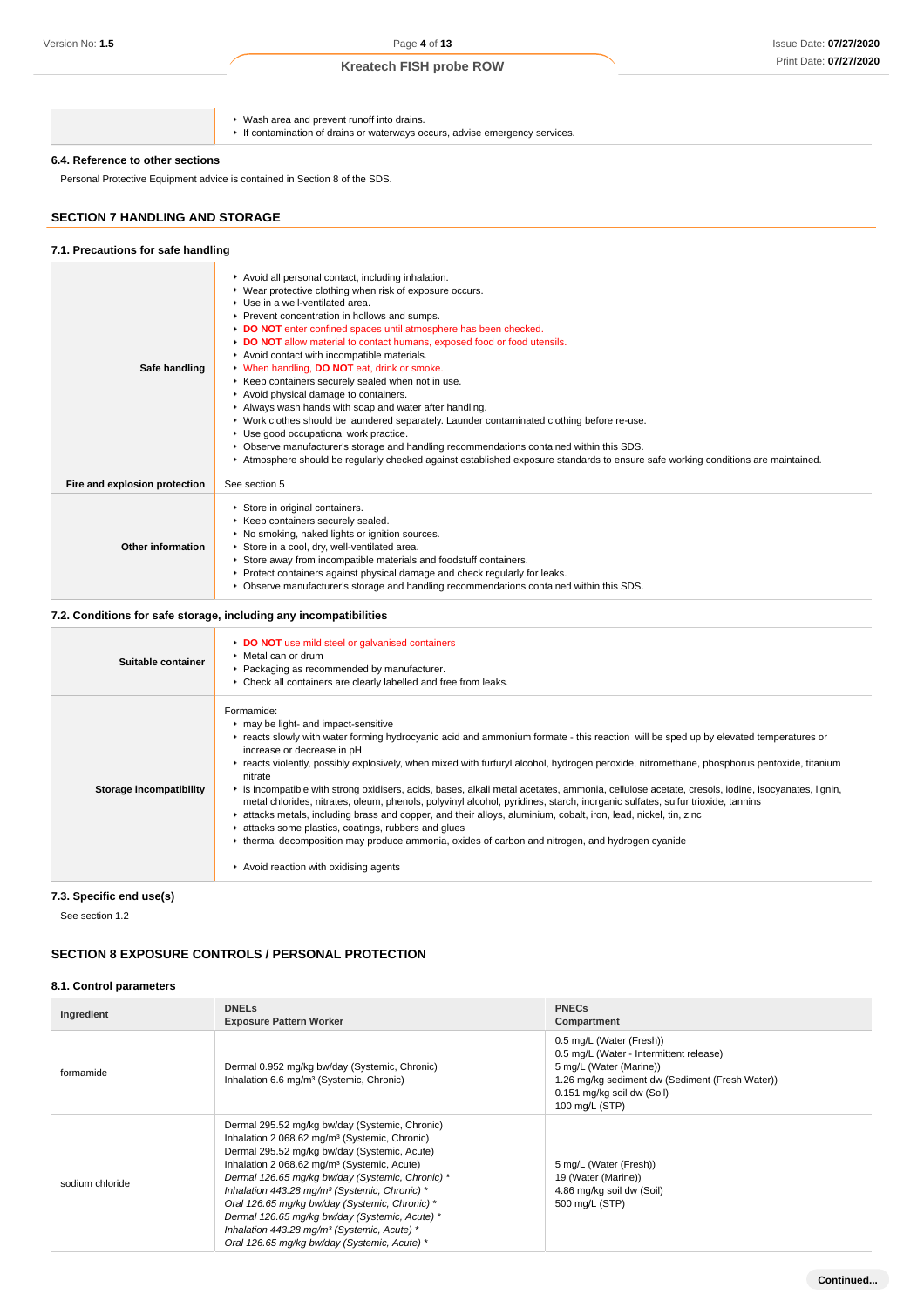|                          |               | 0.44 mg/L (Water (Fresh))                       |
|--------------------------|---------------|-------------------------------------------------|
|                          |               | 0.044 mg/L (Water - Intermittent release)       |
| sodium citrate dihydrate | Not Available | 34.6 mg/kg sediment dw (Sediment (Fresh Water)) |
|                          |               | 33.1 mg/kg soil dw (Soil)                       |
|                          |               | 1000 mg/L (STP)                                 |

\* Values for General Population

### **OCCUPATIONAL EXPOSURE LIMITS (OEL)**

#### **INGREDIENT DATA**

| Source                   | Ingredient                              | <b>Material name</b> | <b>TWA</b>    |                    | <b>STEL</b>          | Peak           | <b>Notes</b>  |
|--------------------------|-----------------------------------------|----------------------|---------------|--------------------|----------------------|----------------|---------------|
| Not Available            | Not Available                           | Not Available        | Not Available |                    | Not Available        | Not Available  | Not Available |
| <b>EMERGENCY LIMITS</b>  |                                         |                      |               |                    |                      |                |               |
| Ingredient               | <b>Material name</b>                    |                      |               |                    | TEEL-1               | TEEL-2         | TEEL-3        |
| formamide                | Formamide                               |                      |               |                    | 30 ppm               | $110$ ppm      | 650 ppm       |
| sodium chloride          | Chloride; (Chloride(1-); Chloride ions) |                      |               |                    | $0.5$ ppm            | 2 ppm          | 20 ppm        |
| sodium citrate dihydrate | Trisodium citrate                       |                      |               | $9.3 \text{ mg/m}$ | $100 \text{ mg/m}$ 3 | $610$ mg/m $3$ |               |
| Ingredient               | <b>Original IDLH</b>                    |                      |               |                    | <b>Revised IDLH</b>  |                |               |
| water                    | Not Available                           |                      |               |                    | Not Available        |                |               |
| formamide                | Not Available                           |                      | Not Available |                    |                      |                |               |
| dextran sulfate          | Not Available                           |                      | Not Available |                    |                      |                |               |
| sodium chloride          | Not Available                           |                      |               |                    | Not Available        |                |               |
| sodium citrate dihydrate | Not Available                           |                      |               |                    | Not Available        |                |               |

#### **OCCUPATIONAL EXPOSURE BANDING**

| Ingredient      | <b>Occupational Exposure Band Rating</b>                                                                                                                                                                                                                                                 | <b>Occupational Exposure Band Limit</b> |
|-----------------|------------------------------------------------------------------------------------------------------------------------------------------------------------------------------------------------------------------------------------------------------------------------------------------|-----------------------------------------|
| formamide       |                                                                                                                                                                                                                                                                                          | $> 0.1$ to $\leq 1$ ppm                 |
| sodium chloride |                                                                                                                                                                                                                                                                                          | $\leq$ 0.01 mg/m <sup>3</sup>           |
| Notes:          | Occupational exposure banding is a process of assigning chemicals into specific categories or bands based on a chemical's potency and the<br>adverse health outcomes associated with exposure. The output of this process is an occupational exposure band (OEB), which corresponds to a |                                         |

adverse health outcomes associated with exposure. The output of this process is an occupational exposure band (OEB), which corresponds to a range of exposure concentrations that are expected to protect worker health.

### **8.2. Exposure controls**

|                                            | Engineering controls are used to remove a hazard or place a barrier between the worker and the hazard. Well-designed engineering controls can<br>be highly effective in protecting workers and will typically be independent of worker interactions to provide this high level of protection.<br>The basic types of engineering controls are:<br>Process controls which involve changing the way a job activity or process is done to reduce the risk.<br>Enclosure and/or isolation of emission source which keeps a selected hazard "physically" away from the worker and ventilation that strategically<br>"adds" and "removes" air in the work environment. Ventilation can remove or dilute an air contaminant if designed properly. The design of a<br>ventilation system must match the particular process and chemical or contaminant in use.<br>Employers may need to use multiple types of controls to prevent employee overexposure.<br>General exhaust is adequate under normal operating conditions. Local exhaust ventilation may be required in specific circumstances. If risk of<br>overexposure exists, wear approved respirator. Correct fit is essential to obtain adequate protection. Provide adequate ventilation in warehouse<br>or closed storage areas. Air contaminants generated in the workplace possess varying "escape" velocities which, in turn, determine the "capture<br>velocities" of fresh circulating air required to effectively remove the contaminant. |                                     |            |  |  |
|--------------------------------------------|--------------------------------------------------------------------------------------------------------------------------------------------------------------------------------------------------------------------------------------------------------------------------------------------------------------------------------------------------------------------------------------------------------------------------------------------------------------------------------------------------------------------------------------------------------------------------------------------------------------------------------------------------------------------------------------------------------------------------------------------------------------------------------------------------------------------------------------------------------------------------------------------------------------------------------------------------------------------------------------------------------------------------------------------------------------------------------------------------------------------------------------------------------------------------------------------------------------------------------------------------------------------------------------------------------------------------------------------------------------------------------------------------------------------------------------------------------------------------------------------------|-------------------------------------|------------|--|--|
|                                            | Type of Contaminant:                                                                                                                                                                                                                                                                                                                                                                                                                                                                                                                                                                                                                                                                                                                                                                                                                                                                                                                                                                                                                                                                                                                                                                                                                                                                                                                                                                                                                                                                             |                                     | Air Speed: |  |  |
|                                            | solvent, vapours, degreasing etc., evaporating from tank (in still air).                                                                                                                                                                                                                                                                                                                                                                                                                                                                                                                                                                                                                                                                                                                                                                                                                                                                                                                                                                                                                                                                                                                                                                                                                                                                                                                                                                                                                         | $0.25 - 0.5$ m/s<br>(50-100 f/min)  |            |  |  |
|                                            | aerosols, fumes from pouring operations, intermittent container filling, low speed conveyer transfers, welding, spray<br>drift, plating acid fumes, pickling (released at low velocity into zone of active generation)                                                                                                                                                                                                                                                                                                                                                                                                                                                                                                                                                                                                                                                                                                                                                                                                                                                                                                                                                                                                                                                                                                                                                                                                                                                                           | 0.5-1 m/s (100-200<br>$f/min.$ )    |            |  |  |
| 8.2.1. Appropriate engineering<br>controls | direct spray, spray painting in shallow booths, drum filling, conveyer loading, crusher dusts, gas discharge (active<br>generation into zone of rapid air motion)                                                                                                                                                                                                                                                                                                                                                                                                                                                                                                                                                                                                                                                                                                                                                                                                                                                                                                                                                                                                                                                                                                                                                                                                                                                                                                                                | 1-2.5 m/s (200-500<br>f/min.)       |            |  |  |
|                                            | grinding, abrasive blasting, tumbling, high speed wheel generated dusts (released at high initial velocity into zone of<br>very high rapid air motion).                                                                                                                                                                                                                                                                                                                                                                                                                                                                                                                                                                                                                                                                                                                                                                                                                                                                                                                                                                                                                                                                                                                                                                                                                                                                                                                                          | $2.5 - 10$ m/s<br>(500-2000 f/min.) |            |  |  |
|                                            | Within each range the appropriate value depends on:                                                                                                                                                                                                                                                                                                                                                                                                                                                                                                                                                                                                                                                                                                                                                                                                                                                                                                                                                                                                                                                                                                                                                                                                                                                                                                                                                                                                                                              |                                     |            |  |  |
|                                            | Lower end of the range                                                                                                                                                                                                                                                                                                                                                                                                                                                                                                                                                                                                                                                                                                                                                                                                                                                                                                                                                                                                                                                                                                                                                                                                                                                                                                                                                                                                                                                                           | Upper end of the range              |            |  |  |
|                                            | 1: Room air currents minimal or favourable to capture                                                                                                                                                                                                                                                                                                                                                                                                                                                                                                                                                                                                                                                                                                                                                                                                                                                                                                                                                                                                                                                                                                                                                                                                                                                                                                                                                                                                                                            | 1: Disturbing room air currents     |            |  |  |
|                                            | 2: Contaminants of low toxicity or of nuisance value only.                                                                                                                                                                                                                                                                                                                                                                                                                                                                                                                                                                                                                                                                                                                                                                                                                                                                                                                                                                                                                                                                                                                                                                                                                                                                                                                                                                                                                                       | 2: Contaminants of high toxicity    |            |  |  |
|                                            | 3: Intermittent, low production.<br>3: High production, heavy use                                                                                                                                                                                                                                                                                                                                                                                                                                                                                                                                                                                                                                                                                                                                                                                                                                                                                                                                                                                                                                                                                                                                                                                                                                                                                                                                                                                                                                |                                     |            |  |  |
|                                            | 4: Large hood or large air mass in motion                                                                                                                                                                                                                                                                                                                                                                                                                                                                                                                                                                                                                                                                                                                                                                                                                                                                                                                                                                                                                                                                                                                                                                                                                                                                                                                                                                                                                                                        | 4: Small hood-local control only    |            |  |  |
|                                            | Simple theory shows that air velocity falls rapidly with distance away from the opening of a simple extraction pipe. Velocity generally decreases<br>with the square of distance from the extraction point (in simple cases). Therefore the air speed at the extraction point should be adjusted,<br>accordingly, after reference to distance from the contaminating source. The air velocity at the extraction fan, for example, should be a minimum of<br>1-2 m/s (200-400 f/min) for extraction of solvents generated in a tank 2 meters distant from the extraction point. Other mechanical considerations,<br>producing performance deficits within the extraction apparatus, make it essential that theoretical air velocities are multiplied by factors of 10 or<br>more when extraction systems are installed or used.                                                                                                                                                                                                                                                                                                                                                                                                                                                                                                                                                                                                                                                                   |                                     |            |  |  |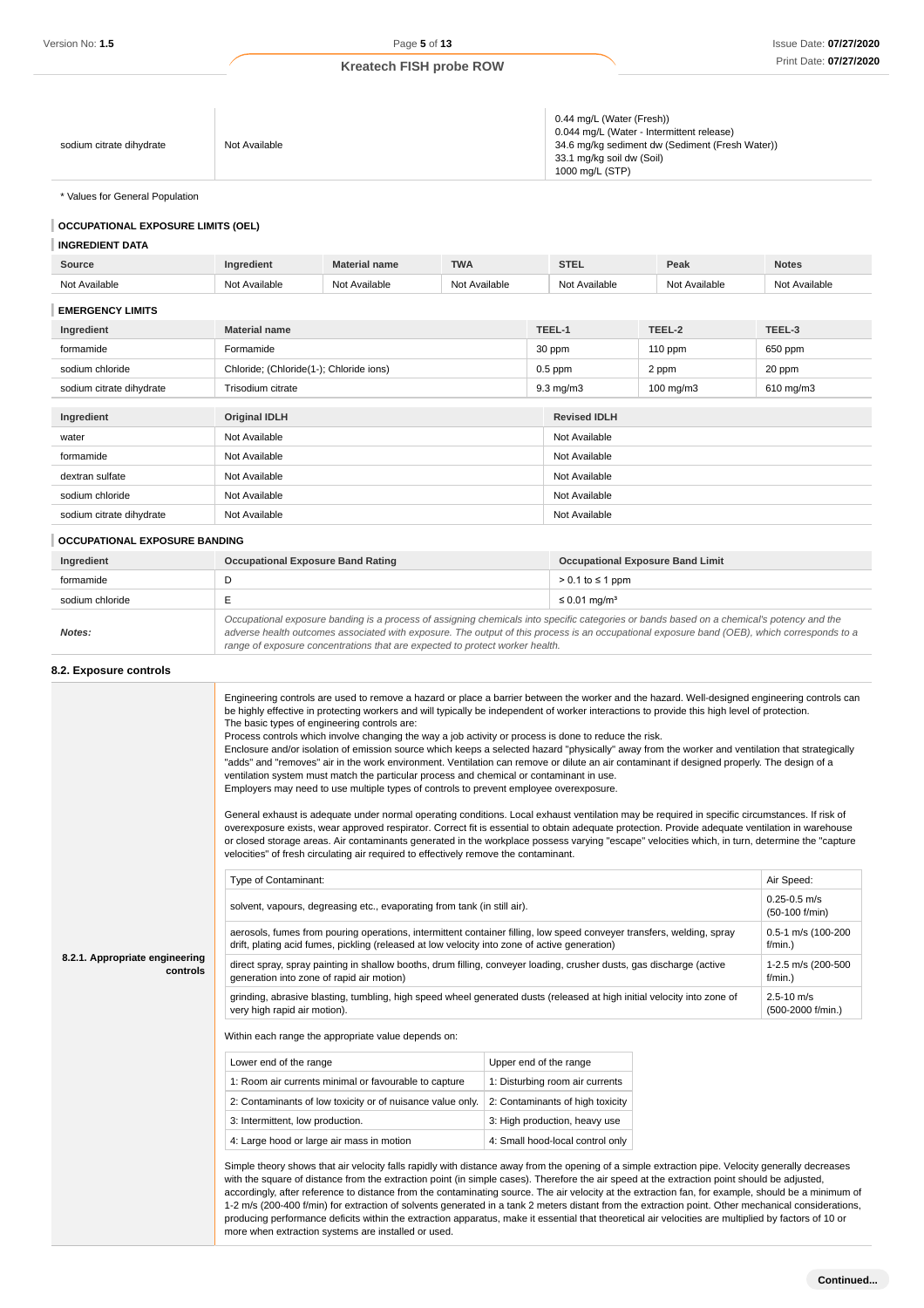| 8.2.2. Personal protection   |                                                                                                                                                                                                                                                                                                                                                                                                                                                                                                                                                                                                                                                                                                                                                                                                                                                                                                                                                                                                                                                                                                                                                                                                                                                                                                                                                                                                                                                                                                                                                                                                                                                                                                                                                                                                                                                                                                                                                                                                                                                                                                                                                                                                                                                                                                                                                                                                                                                                                                                                                                                                                                                                                                                                                                                                                                                                                                                                                                                                                                                                                                                                                                                                                                                                                                                                                                                                                                                                                                                                                                                                                                                                                      |
|------------------------------|--------------------------------------------------------------------------------------------------------------------------------------------------------------------------------------------------------------------------------------------------------------------------------------------------------------------------------------------------------------------------------------------------------------------------------------------------------------------------------------------------------------------------------------------------------------------------------------------------------------------------------------------------------------------------------------------------------------------------------------------------------------------------------------------------------------------------------------------------------------------------------------------------------------------------------------------------------------------------------------------------------------------------------------------------------------------------------------------------------------------------------------------------------------------------------------------------------------------------------------------------------------------------------------------------------------------------------------------------------------------------------------------------------------------------------------------------------------------------------------------------------------------------------------------------------------------------------------------------------------------------------------------------------------------------------------------------------------------------------------------------------------------------------------------------------------------------------------------------------------------------------------------------------------------------------------------------------------------------------------------------------------------------------------------------------------------------------------------------------------------------------------------------------------------------------------------------------------------------------------------------------------------------------------------------------------------------------------------------------------------------------------------------------------------------------------------------------------------------------------------------------------------------------------------------------------------------------------------------------------------------------------------------------------------------------------------------------------------------------------------------------------------------------------------------------------------------------------------------------------------------------------------------------------------------------------------------------------------------------------------------------------------------------------------------------------------------------------------------------------------------------------------------------------------------------------------------------------------------------------------------------------------------------------------------------------------------------------------------------------------------------------------------------------------------------------------------------------------------------------------------------------------------------------------------------------------------------------------------------------------------------------------------------------------------------------|
| Eye and face protection      | Safety glasses with side shields.<br>Chemical goggles.<br>▶ Contact lenses may pose a special hazard; soft contact lenses may absorb and concentrate irritants. A written policy document, describing<br>the wearing of lenses or restrictions on use, should be created for each workplace or task. This should include a review of lens absorption<br>and adsorption for the class of chemicals in use and an account of injury experience. Medical and first-aid personnel should be trained in<br>their removal and suitable equipment should be readily available. In the event of chemical exposure, begin eye irrigation immediately and<br>remove contact lens as soon as practicable. Lens should be removed at the first signs of eye redness or irritation - lens should be removed in<br>a clean environment only after workers have washed hands thoroughly. [CDC NIOSH Current Intelligence Bulletin 59], [AS/NZS 1336 or<br>national equivalent]                                                                                                                                                                                                                                                                                                                                                                                                                                                                                                                                                                                                                                                                                                                                                                                                                                                                                                                                                                                                                                                                                                                                                                                                                                                                                                                                                                                                                                                                                                                                                                                                                                                                                                                                                                                                                                                                                                                                                                                                                                                                                                                                                                                                                                                                                                                                                                                                                                                                                                                                                                                                                                                                                                                      |
| <b>Skin protection</b>       | See Hand protection below                                                                                                                                                                                                                                                                                                                                                                                                                                                                                                                                                                                                                                                                                                                                                                                                                                                                                                                                                                                                                                                                                                                                                                                                                                                                                                                                                                                                                                                                                                                                                                                                                                                                                                                                                                                                                                                                                                                                                                                                                                                                                                                                                                                                                                                                                                                                                                                                                                                                                                                                                                                                                                                                                                                                                                                                                                                                                                                                                                                                                                                                                                                                                                                                                                                                                                                                                                                                                                                                                                                                                                                                                                                            |
| <b>Hands/feet protection</b> | ▶ Wear chemical protective gloves, e.g. PVC.<br>▶ Wear safety footwear or safety gumboots, e.g. Rubber<br>The selection of suitable gloves does not only depend on the material, but also on further marks of quality which vary from manufacturer to<br>manufacturer. Where the chemical is a preparation of several substances, the resistance of the glove material can not be calculated in advance<br>and has therefore to be checked prior to the application.<br>The exact break through time for substances has to be obtained from the manufacturer of the protective gloves and has to be observed when<br>making a final choice.<br>Personal hygiene is a key element of effective hand care. Gloves must only be worn on clean hands. After using gloves, hands should be<br>washed and dried thoroughly. Application of a non-perfumed moisturiser is recommended.<br>Suitability and durability of glove type is dependent on usage. Important factors in the selection of gloves include:<br>frequency and duration of contact,<br>chemical resistance of glove material,<br>glove thickness and<br>dexterity<br>Select gloves tested to a relevant standard (e.g. Europe EN 374, US F739, AS/NZS 2161.1 or national equivalent).<br>When prolonged or frequently repeated contact may occur, a glove with a protection class of 5 or higher (breakthrough time<br>greater than 240 minutes according to EN 374, AS/NZS 2161.10.1 or national equivalent) is recommended.<br>When only brief contact is expected, a glove with a protection class of 3 or higher (breakthrough time greater than 60 minutes<br>according to EN 374, AS/NZS 2161.10.1 or national equivalent) is recommended.<br>Some glove polymer types are less affected by movement and this should be taken into account when considering gloves for<br>long-term use.<br>Contaminated gloves should be replaced.<br>As defined in ASTM F-739-96 in any application, gloves are rated as:<br>Excellent when breakthrough time > 480 min<br>Good when breakthrough time > 20 min<br>Fair when breakthrough time < 20 min<br>Poor when glove material degrades<br>For general applications, gloves with a thickness typically greater than 0.35 mm, are recommended.<br>It should be emphasised that glove thickness is not necessarily a good predictor of glove resistance to a specific chemical, as the permeation<br>efficiency of the glove will be dependent on the exact composition of the glove material. Therefore, glove selection should also be based on<br>consideration of the task requirements and knowledge of breakthrough times.<br>Glove thickness may also vary depending on the glove manufacturer, the glove type and the glove model. Therefore, the manufacturers'<br>technical data should always be taken into account to ensure selection of the most appropriate glove for the task.<br>Note: Depending on the activity being conducted, gloves of varying thickness may be required for specific tasks. For example:<br>Thinner gloves (down to 0.1 mm or less) may be required where a high degree of manual dexterity is needed. However, these<br>gloves are only likely to give short duration protection and would normally be just for single use applications, then disposed of.<br>Thicker gloves (up to 3 mm or more) may be required where there is a mechanical (as well as a chemical) risk i.e. where there is<br>abrasion or puncture potential<br>Gloves must only be worn on clean hands. After using gloves, hands should be washed and dried thoroughly. Application of a non-perfumed<br>moisturiser is recommended.<br>▶ Neoprene rubber gloves |
| <b>Body protection</b>       | See Other protection below                                                                                                                                                                                                                                                                                                                                                                                                                                                                                                                                                                                                                                                                                                                                                                                                                                                                                                                                                                                                                                                                                                                                                                                                                                                                                                                                                                                                                                                                                                                                                                                                                                                                                                                                                                                                                                                                                                                                                                                                                                                                                                                                                                                                                                                                                                                                                                                                                                                                                                                                                                                                                                                                                                                                                                                                                                                                                                                                                                                                                                                                                                                                                                                                                                                                                                                                                                                                                                                                                                                                                                                                                                                           |
| Other protection             | • Overalls.<br>▶ P.V.C apron.<br>▶ Barrier cream.<br>Skin cleansing cream.<br>▶ Eye wash unit.                                                                                                                                                                                                                                                                                                                                                                                                                                                                                                                                                                                                                                                                                                                                                                                                                                                                                                                                                                                                                                                                                                                                                                                                                                                                                                                                                                                                                                                                                                                                                                                                                                                                                                                                                                                                                                                                                                                                                                                                                                                                                                                                                                                                                                                                                                                                                                                                                                                                                                                                                                                                                                                                                                                                                                                                                                                                                                                                                                                                                                                                                                                                                                                                                                                                                                                                                                                                                                                                                                                                                                                       |

#### **Respiratory protection**

**Type A Filter of sufficient capacity. (AS/NZS 1716 & 1715, EN 143:2000 & 149:2001, ANSI Z88 or national equivalent)**

- **Cartridge respirators should never be used for emergency ingress or in areas of unknown vapour concentrations or oxygen content.**
- **The wearer must be warned to leave the contaminated area immediately on detecting any odours through the respirator. The odour may indicate that the mask is not functioning properly, that the vapour concentration is too high, or that the mask is not properly fitted. Because of these limitations, only restricted use of cartridge respirators is considered appropriate.**
- **Cartridge performance is affected by humidity. Cartridges should be changed after 2 hr of continuous use unless it is determined that the humidity is less than 75%, in which case, cartridges can be used for 4 hr. Used cartridges should be discarded daily, regardless of the length of time used**

#### **8.2.3. Environmental exposure controls**

See section 12

## **SECTION 9 PHYSICAL AND CHEMICAL PROPERTIES**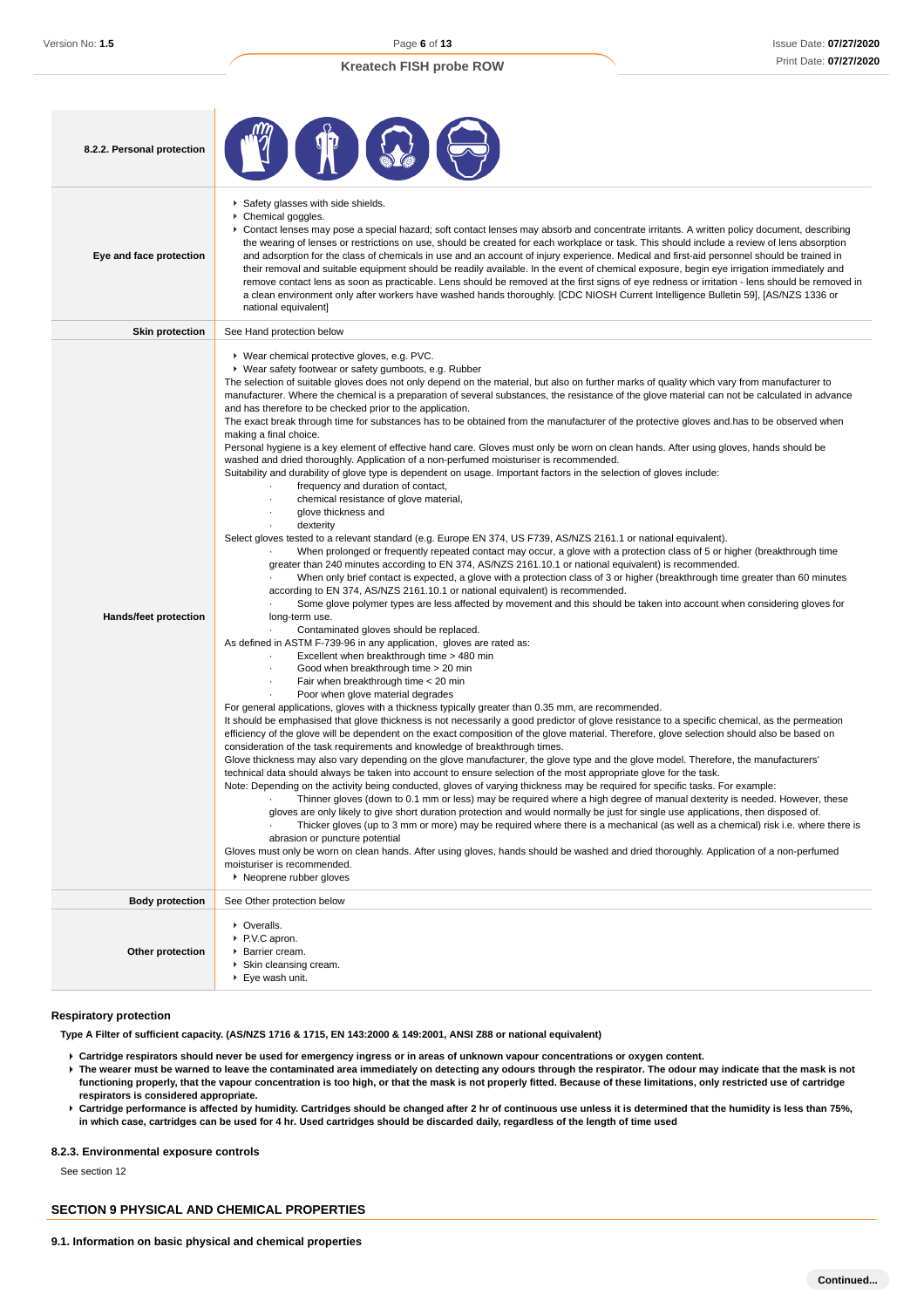### Issue Date: **07/27/2020** Print Date: **07/27/2020**

## **Kreatech FISH probe ROW**

| Appearance                                               | Not Available |                                            |               |
|----------------------------------------------------------|---------------|--------------------------------------------|---------------|
| <b>Physical state</b>                                    | Liquid        | Relative density (Water = 1)               | Not Available |
| Odour                                                    | Not Available | Partition coefficient n-octanol<br>/ water | Not Available |
| <b>Odour threshold</b>                                   | Not Available | Auto-ignition temperature (°C)             | Not Available |
| pH (as supplied)                                         | Not Available | <b>Decomposition temperature</b>           | Not Available |
| Melting point / freezing point<br>(°C)                   | Not Available | Viscosity (cSt)                            | Not Available |
| Initial boiling point and boiling<br>range $(^{\circ}C)$ | Not Available | Molecular weight (g/mol)                   | Not Available |
| Flash point (°C)                                         | Not Available | <b>Taste</b>                               | Not Available |
| <b>Evaporation rate</b>                                  | Not Available | <b>Explosive properties</b>                | Not Available |
| Flammability                                             | Not Available | <b>Oxidising properties</b>                | Not Available |
| Upper Explosive Limit (%)                                | Not Available | Surface Tension (dyn/cm or<br>mN/m)        | Not Available |
| Lower Explosive Limit (%)                                | Not Available | <b>Volatile Component (%vol)</b>           | Not Available |
| Vapour pressure (kPa)                                    | Not Available | Gas group                                  | Not Available |
| Solubility in water                                      | Immiscible    | pH as a solution (1%)                      | Not Available |
| Vapour density $(Air = 1)$                               | Not Available | VOC g/L                                    | Not Available |
|                                                          |               |                                            |               |

**9.2. Other information**

Not Available

## **SECTION 10 STABILITY AND REACTIVITY**

| 10.1. Reactivity                            | See section 7.2                                                                                                                      |
|---------------------------------------------|--------------------------------------------------------------------------------------------------------------------------------------|
| 10.2. Chemical stability                    | • Unstable in the presence of incompatible materials.<br>▶ Product is considered stable.<br>Hazardous polymerisation will not occur. |
| 10.3. Possibility of hazardous<br>reactions | See section 7.2                                                                                                                      |
| 10.4. Conditions to avoid                   | See section 7.2                                                                                                                      |
| 10.5. Incompatible materials                | See section 7.2                                                                                                                      |
| 10.6. Hazardous<br>decomposition products   | See section 5.3                                                                                                                      |

## **SECTION 11 TOXICOLOGICAL INFORMATION**

### **11.1. Information on toxicological effects**

| Inhaled             | The material is not thought to produce either adverse health effects or irritation of the respiratory tract following inhalation (as classified by EC<br>Directives using animal models). Nevertheless, adverse systemic effects have been produced following exposure of animals by at least one other<br>route and good hygiene practice requires that exposure be kept to a minimum and that suitable control measures be used in an occupational<br>setting.<br>Effects and symptoms caused by hydrogen cyanide depends on the intensity and duration of exposure. Short term inhalation of 20-40 ppm<br>hydrogen cyanide may result in slight symptoms, while 270 ppm can be fatal in one minute.               |
|---------------------|----------------------------------------------------------------------------------------------------------------------------------------------------------------------------------------------------------------------------------------------------------------------------------------------------------------------------------------------------------------------------------------------------------------------------------------------------------------------------------------------------------------------------------------------------------------------------------------------------------------------------------------------------------------------------------------------------------------------|
| Ingestion           | Accidental ingestion of the material may be damaging to the health of the individual.<br>Rats fed formamide for up to ten days, at 1.5 g/kg, all died. Autopsy indicated a cumulative effect with changes characteristic of gastritis and<br>malnutrition<br>Considered an unlikely route of entry in commercial/industrial environments. The liquid may produce gastrointestinal discomfort and may be<br>harmful if swallowed.                                                                                                                                                                                                                                                                                     |
| <b>Skin Contact</b> | The liquid may be able to be mixed with fats or oils and may degrease the skin, producing a skin reaction described as non-allergic contact<br>dermatitis. The material is unlikely to produce an irritant dermatitis as described in EC Directives.<br>Skin contact with the material may damage the health of the individual; systemic effects may result following absorption.<br>Open cuts, abraded or irritated skin should not be exposed to this material<br>Entry into the blood-stream, through, for example, cuts, abrasions or lesions, may produce systemic injury with harmful effects. Examine the skin<br>prior to the use of the material and ensure that any external damage is suitably protected. |
| Eye                 | There is evidence that material may produce eye irritation in some persons and produce eye damage 24 hours or more after instillation. Severe<br>inflammation may be expected with pain.                                                                                                                                                                                                                                                                                                                                                                                                                                                                                                                             |
| Chronic             | Ample evidence exists, from results in experimentation, that developmental disorders are directly caused by human exposure to the material.<br>Repeated exposure to formamide may affect the central nervous system, and may cause damage to the liver and kidney. Animal testing showed<br>skin exposure led to general poor health and an increase in red cell count.<br>Formamide is listed as being suspected to cause birth defects. This possible hazard should be discussed with all workers who may become<br>pregnant.                                                                                                                                                                                      |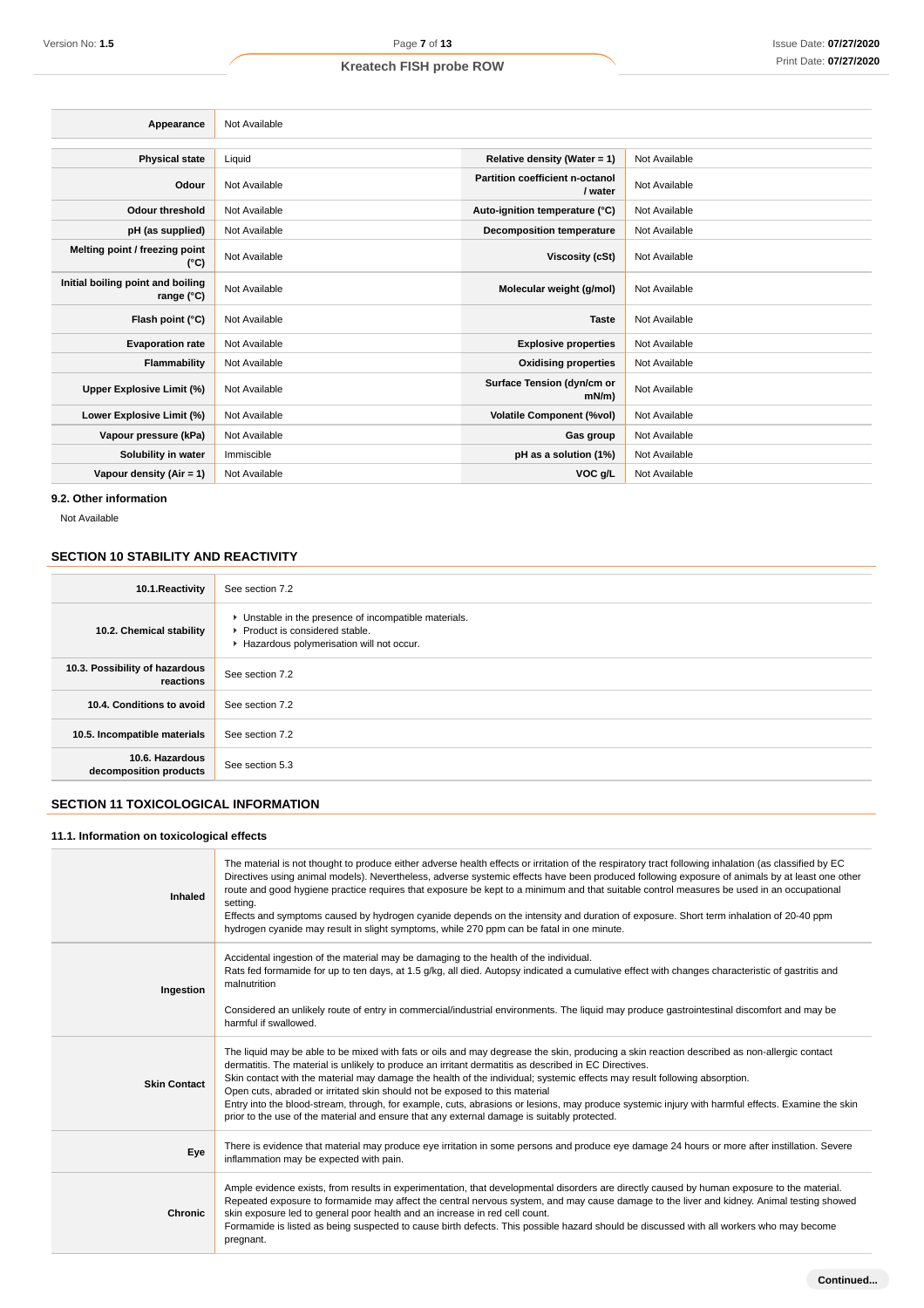| Kreatech FISH probe ROW  | <b>TOXICITY</b>                                                                                                                        | <b>IRRITATION</b>                                    |
|--------------------------|----------------------------------------------------------------------------------------------------------------------------------------|------------------------------------------------------|
|                          | Not Available                                                                                                                          | Not Available                                        |
|                          | <b>TOXICITY</b>                                                                                                                        | <b>IRRITATION</b>                                    |
| water                    | Oral (rat) LD50: >90000 mg/kg <sup>[2]</sup>                                                                                           | Not Available                                        |
|                          | <b>TOXICITY</b>                                                                                                                        | <b>IRRITATION</b>                                    |
|                          | dermal (rat) LD50: >3000 mg/kg <sup>[1]</sup>                                                                                          | Eye (rabbit): 23 mg                                  |
| formamide                | Inhalation (rat) LC50: >21 mg/l4 h[1]                                                                                                  | Eye: adverse effect observed (irritating)[1]         |
|                          | Oral (rat) LD50: 4000 mg/kg <sup>[2]</sup>                                                                                             | Skin: no adverse effect observed (not irritating)[1] |
| dextran sulfate          | <b>TOXICITY</b>                                                                                                                        | <b>IRRITATION</b>                                    |
|                          | Not Available                                                                                                                          | Not Available                                        |
|                          | <b>TOXICITY</b>                                                                                                                        | <b>IRRITATION</b>                                    |
| sodium chloride          | Oral (rat) LD50: 3000 mg/kg <sup>[2]</sup>                                                                                             | Eye (rabbit): 10 mg - moderate                       |
|                          |                                                                                                                                        | Eye (rabbit):100 mg/24h - moderate                   |
|                          |                                                                                                                                        | Skin (rabbit): 500 mg/24h - mild                     |
|                          | <b>TOXICITY</b>                                                                                                                        | <b>IRRITATION</b>                                    |
| sodium citrate dihydrate | dermal (rat) LD50: >2000 mg/kg[1]                                                                                                      | Not Available                                        |
| Legend:                  | 1. Value obtained from Europe ECHA Registered Substances - Acute toxicity 2.* Value obtained from manufacturer's SDS. Unless otherwise |                                                      |

| <b>FORMAMIDE</b>                                                                                                                                                               | The material may produce severe irritation to the eye causing pronounced inflammation. Repeated or prolonged exposure to irritants may<br>produce conjunctivitis.<br>Exposure to the material for prolonged periods may cause physical defects in the developing embryo (teratogenesis).                                                                                                                                                                                                                                                                                                                                                                                                                                                                                                                                                                                                                                                                                                                                                                                                                                                                                                                                                                                                                                                                                                                                                                                                                                                                                                                                                                 |                                 |              |
|--------------------------------------------------------------------------------------------------------------------------------------------------------------------------------|----------------------------------------------------------------------------------------------------------------------------------------------------------------------------------------------------------------------------------------------------------------------------------------------------------------------------------------------------------------------------------------------------------------------------------------------------------------------------------------------------------------------------------------------------------------------------------------------------------------------------------------------------------------------------------------------------------------------------------------------------------------------------------------------------------------------------------------------------------------------------------------------------------------------------------------------------------------------------------------------------------------------------------------------------------------------------------------------------------------------------------------------------------------------------------------------------------------------------------------------------------------------------------------------------------------------------------------------------------------------------------------------------------------------------------------------------------------------------------------------------------------------------------------------------------------------------------------------------------------------------------------------------------|---------------------------------|--------------|
| <b>SODIUM CHLORIDE</b>                                                                                                                                                         | Asthma-like symptoms may continue for months or even years after exposure to the material ends. This may be due to a non-allergic condition<br>known as reactive airways dysfunction syndrome (RADS) which can occur after exposure to high levels of highly irritating compound. Main<br>criteria for diagnosing RADS include the absence of previous airways disease in a non-atopic individual, with sudden onset of persistent<br>asthma-like symptoms within minutes to hours of a documented exposure to the irritant. Other criteria for diagnosis of RADS include a reversible<br>airflow pattern on lung function tests, moderate to severe bronchial hyperreactivity on methacholine challenge testing, and the lack of minimal<br>lymphocytic inflammation, without eosinophilia. RADS (or asthma) following an irritating inhalation is an infrequent disorder with rates related to<br>the concentration of and duration of exposure to the irritating substance. On the other hand, industrial bronchitis is a disorder that occurs as a<br>result of exposure due to high concentrations of irritating substance (often particles) and is completely reversible after exposure ceases. The<br>disorder is characterized by difficulty breathing, cough and mucus production.<br>The material may produce moderate eye irritation leading to inflammation. Repeated or prolonged exposure to irritants may produce<br>conjunctivitis.<br>The material may cause skin irritation after prolonged or repeated exposure and may produce on contact skin redness, swelling, the production of<br>vesicles, scaling and thickening of the skin. |                                 |              |
| <b>SODIUM CITRATE</b><br><b>DIHYDRATE</b>                                                                                                                                      | For citric acid (and its inorganic citrate salts)<br>Based on extensive animal testing data and on human experience, citric acid ahs low acute toxicity. Citric acid is not suspected of causing<br>cancer, birth defects or reproductive toxicity. Further, it does not cause mutations. Also, the sensitizing potential is considered low. In contrast,<br>irritation, particularly of the eyes but also the airways and the skin, is the main hazard presented by citric acid.                                                                                                                                                                                                                                                                                                                                                                                                                                                                                                                                                                                                                                                                                                                                                                                                                                                                                                                                                                                                                                                                                                                                                                        |                                 |              |
| Kreatech FISH probe ROW &<br><b>FORMAMIDE</b>                                                                                                                                  | For formamide:<br>Acute toxicity: Animal studies show that after swallowing, formamide is rapidly and completely absorbed. About a third of formamide is excreted<br>unchanged in urine, about a 30-50% is excreted in breath as carbon dioxide, and only 1-3% is excreted in the faeces.<br>Repeat dose toxicity: Animal testing showed that repeated exposure to formamide causes changes in blood cell counts, and damage to the<br>kidney and testis at high doses.<br>Developmental toxicity: Animal testing showed formamide was toxic to the embryo and caused birth defects (which included bone malformations,<br>cleft palate, anencephaly and fused ribs). if given orally. It was found to be toxic to both the mother and the foetus.<br>Reproductive toxicity: Animal testing showed that formamide caused reproductive toxicity, with decreased fertility.<br>Cancer-causing ability: Animal testing showed cancer-causing ability of formamide in male mice, but not in male or female rats.<br>Genetic toxicity: Testing has not shown evidence that formamide causes mutations.                                                                                                                                                                                                                                                                                                                                                                                                                                                                                                                                                        |                                 |              |
| <b>WATER &amp; DEXTRAN SULFATE</b>                                                                                                                                             | No significant acute toxicological data identified in literature search.                                                                                                                                                                                                                                                                                                                                                                                                                                                                                                                                                                                                                                                                                                                                                                                                                                                                                                                                                                                                                                                                                                                                                                                                                                                                                                                                                                                                                                                                                                                                                                                 |                                 |              |
| <b>Acute Toxicity</b>                                                                                                                                                          | ×                                                                                                                                                                                                                                                                                                                                                                                                                                                                                                                                                                                                                                                                                                                                                                                                                                                                                                                                                                                                                                                                                                                                                                                                                                                                                                                                                                                                                                                                                                                                                                                                                                                        | Carcinogenicity                 | ×            |
| <b>Skin Irritation/Corrosion</b>                                                                                                                                               | ×                                                                                                                                                                                                                                                                                                                                                                                                                                                                                                                                                                                                                                                                                                                                                                                                                                                                                                                                                                                                                                                                                                                                                                                                                                                                                                                                                                                                                                                                                                                                                                                                                                                        | Reproductivity                  | $\checkmark$ |
| <b>Serious Eye Damage/Irritation</b>                                                                                                                                           | ×                                                                                                                                                                                                                                                                                                                                                                                                                                                                                                                                                                                                                                                                                                                                                                                                                                                                                                                                                                                                                                                                                                                                                                                                                                                                                                                                                                                                                                                                                                                                                                                                                                                        | <b>STOT - Single Exposure</b>   | ×            |
| <b>Respiratory or Skin</b><br>sensitisation                                                                                                                                    | ×                                                                                                                                                                                                                                                                                                                                                                                                                                                                                                                                                                                                                                                                                                                                                                                                                                                                                                                                                                                                                                                                                                                                                                                                                                                                                                                                                                                                                                                                                                                                                                                                                                                        | <b>STOT - Repeated Exposure</b> | ×            |
| <b>Mutagenicity</b>                                                                                                                                                            | ×                                                                                                                                                                                                                                                                                                                                                                                                                                                                                                                                                                                                                                                                                                                                                                                                                                                                                                                                                                                                                                                                                                                                                                                                                                                                                                                                                                                                                                                                                                                                                                                                                                                        | <b>Aspiration Hazard</b>        | ×            |
| $\blacktriangleright$ - Data either not available or does not fill the criteria for classification<br>Legend:<br>$\blacktriangleright$ - Data available to make classification |                                                                                                                                                                                                                                                                                                                                                                                                                                                                                                                                                                                                                                                                                                                                                                                                                                                                                                                                                                                                                                                                                                                                                                                                                                                                                                                                                                                                                                                                                                                                                                                                                                                          |                                 |              |

## **SECTION 12 ECOLOGICAL INFORMATION**

**12.1. Toxicity**

**Kreatech FISH probe ROW ENDPOINT TEST DURATION (HR) SPECIES SPECIES VALUE SOURCE**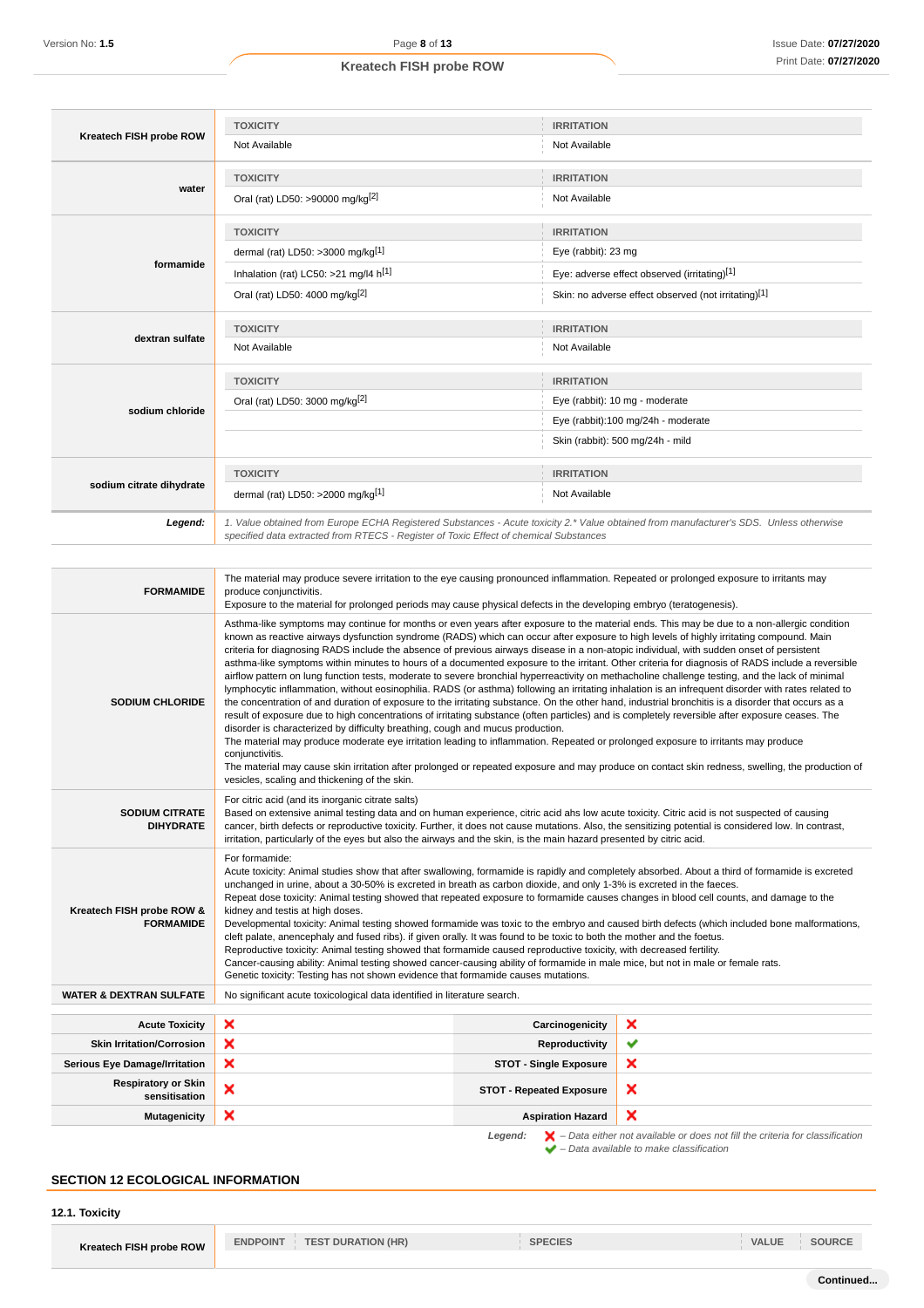| <b>TEST DURATION (HR)</b> |                               |                  | Available                                                                                                                                                                                                                                                                            |
|---------------------------|-------------------------------|------------------|--------------------------------------------------------------------------------------------------------------------------------------------------------------------------------------------------------------------------------------------------------------------------------------|
|                           | <b>SPECIES</b>                | VALUE            | <b>SOURCE</b>                                                                                                                                                                                                                                                                        |
|                           | Fish                          | 897.520mg/L      | 3                                                                                                                                                                                                                                                                                    |
|                           | Algae or other aquatic plants | 8768.874mg/L     | 3                                                                                                                                                                                                                                                                                    |
| <b>TEST DURATION (HR)</b> | <b>SPECIES</b>                | VALUE            | <b>SOURCE</b>                                                                                                                                                                                                                                                                        |
|                           | Fish                          | 6-569mg/L        | $\overline{2}$                                                                                                                                                                                                                                                                       |
|                           | Crustacea                     | >500mg/L         | $\overline{2}$                                                                                                                                                                                                                                                                       |
|                           | Algae or other aquatic plants | >500mg/L         | $\overline{2}$                                                                                                                                                                                                                                                                       |
|                           | Crustacea                     | $1-mg/L$         | 2                                                                                                                                                                                                                                                                                    |
| <b>TEST DURATION (HR)</b> | <b>SPECIES</b>                | VALUE            | <b>SOURCE</b>                                                                                                                                                                                                                                                                        |
| Not Available             | Not Available                 | Not<br>Available | Not<br>Available                                                                                                                                                                                                                                                                     |
| <b>TEST DURATION (HR)</b> | <b>SPECIES</b>                | <b>VALUE</b>     | <b>SOURCE</b>                                                                                                                                                                                                                                                                        |
|                           | Fish                          | 5-840mg/L        | $\overline{c}$                                                                                                                                                                                                                                                                       |
|                           | Crustacea                     | 402.6mg/L        |                                                                                                                                                                                                                                                                                      |
|                           | Algae or other aquatic plants | 2430mg/L         |                                                                                                                                                                                                                                                                                      |
|                           | Fish                          | 0.001mg/L        | 4                                                                                                                                                                                                                                                                                    |
| <b>TEST DURATION (HR)</b> | <b>SPECIES</b>                | VALUE            | <b>SOURCE</b>                                                                                                                                                                                                                                                                        |
|                           | Crustacea                     | $>50$ mg/L       | 2                                                                                                                                                                                                                                                                                    |
|                           | Algae or other aquatic plants | 425mg/L          | $\overline{2}$                                                                                                                                                                                                                                                                       |
| 48                        | 192                           |                  | Extracted from 1. IUCLID Toxicity Data 2. Europe ECHA Registered Substances - Ecotoxicological Information - Aquatic Toxicity 3. EPIWIN Suite<br>V3 12 (OSAR), Aquatic Tovicity Data (Estimated) A US EPA Ecotor database, Aquatic Tovicity Data 5, ECETOC Aquatic Hazard Assessment |

V3.12 (QSAR) - Aquatic Toxicity Data (Estimated) 4. US EPA, Ecotox database - Aquatic Toxicity Data 5. ECETOC Aquatic Hazard Assessment Data 6. NITE (Japan) - Bioconcentration Data 7. METI (Japan) - Bioconcentration Data 8. Vendor Data

Environmental fate: Formamide may be released into the environment as a result of its production and use as solvent in manufacturing and processing plastics, non-aqueous electrolysis, and crystallization of pharmaceuticals and separation of chlorosilanes. According to Level III fugacity modeling, formamide will partition primarily in water and soil, depending on the compartment of release. Study shows that formamide is readily biodegradable in water, soil and sediment. Therefore, the compound is not expected to persist in soil and sediment. If released to air, formamide is expected to exist solely as a vapor in the ambient atmosphere based on the model of gas/particle partitioning of semivolatile organic compounds in the atmosphere. Vapor-phase formamide will be degraded in the atmosphere by reaction with photochemically produced hydroxyl radicals. Ecotoxicity: Experimental data shows that formamide does not cause significant effect to aquatic organisms at low concentration. Likewise, modelled toxicity data shows that formamide is not expected to cause ecological harm at environmental concentrations. Measured data:

Fish LC50 (96h): golden orfe (Leuciscus idus) 6.57 mg/l; zebra fish (Danio rerio) 9.14 mg/l

Amphipod EC50 (96h): Chaetogammarus marinus 19 mg/l

Daphnia magna EC50 (48h): >500 mg/l

Algae EC50 (72h): Scenedesmus subspicatus >500 mg/l Lemna minor EC50 (24h): 81.2 mg/l Modelled data: Fish LC50 (96h): 82.6 mg/l (ECOSAR) Daphnia LC50 (48h): 69 mg/l (ECOSAR) Shrimp LC50 (96h): 313 mg/l (ECOSAR) Alga EC50 (96h): 35 mg/l (ECOSAR)

#### For the Alkali Metal Cyanides:

Atmospheric Fate: It is unknown if atmospheric photolysis is an important fate process for alkali metal cyanides. Hydrogen cyanide is very resistant to photolysis in normal sunlight. The most important reaction of hydrogen cyanide in air is the reaction with photochemically-generated hydroxyl radicals and subsequent rapid oxidation to carbon monoxide (CO) and nitric oxide (NO); photolysis and reaction with ozone are not important transformation processes and reaction with singlet oxygen is not a significant transformation process except at stratospheric altitudes. The residence time for the reaction of hydrogen cyanide vapor with hydroxyl radicals in the atmosphere is approximately 2 years.

Terrestrial Fate: Low concentrations of cyanide in soil biodegrade under aerobic conditions. Under anaerobic conditions, cyanides ions will denitrify to gaseous nitrogen. Complexation reactions with metal ions may occur in soil and cyanide ions are sorbed by various natural media, including clays, biological solids and sediments. Hydrogen cyanide and the alkali metal cyanides are not likely to be strongly sorbed onto sediments and suspended solids. Cyanides are fairly mobile in soil. Mobility is lowest in low pH soils with high concentrations of free iron oxides, positively charged particles and clays and highest in soils with high pH, high concentrations of free calcium carbonate (CaCO3), negatively charged particles and low clay content. In soils where cyanide levels are high enough to be toxic to microorganisms, this compound may leach into groundwater. Volatilization of hydrogen cyanide would be a significant loss mechanism from soil surfaces at a pH <9.2.

Aquatic Fate: The alkali metal cyanides are very soluble in water and readily dissociate. Depending on the pH of the water, the resulting cyanide ion may form hydrogen cyanide or react with various metals. The proportion of hydrogen cyanide formed from soluble cyanides increases as the water pH decreases. Volatilization is the dominant mechanism for the removal of free cyanide from water and is most effective under conditions of high temperatures, high dissolved oxygen levels, and at increased concentrations of atmospheric carbon dioxide. Insoluble metal cyanides are not expected to degrade to hydrogen cyanide. Oxidation, hydrolysis, and photolysis are the three predominant chemical processes that may cause loss of simple cyanides in aquatic media. Certain cyanides are oxidized to isocyanates by strong oxidizing agents which may be further hydrolyzed to ammonia and carbon dioxide; however, it has not yet been determined whether this is a significant fate process in waters containing peroxy radicals. Hydrogen cyanide can be hydrolyzed to formamide, which is subsequently hydrolyzed to ammonium and formate ions. Volatilization is a significant and probably dominant fate process for hydrogen cyanide and the most common alkali metal cyanides (e.g., sodium and potassium cyanide) in surface water. Copper (I) cyanide is removed from water predominantly by sedimentation and biodegradation. Volatilization is not an important fate process for cyanide in groundwater and is expected to persist for considerably longer periods of time in underground aquifers than in surface water. Photocatalytic oxidation may not be significant in natural waters. In clear water, or at water surfaces, some metallocyanides may decompose to the cyanide ion by photodissociation and subsequently form hydrogen cyanide. Biodegradation is an important transformation process for cyanide in natural surface waters, and is dependent on such factors as cyanide concentration, pH, temperature, nutrient availability and microbial acclimation.

Ecotoxicity: Cyanide is toxic to microorganisms in low concentration; however, acclimation increases tolerance. Actinomyces, Alcaligenes, Arthrobacter, Bacillus, Micrococcus, Neisseria, Paracoccus, Pseudomonas, and Thiobacillus bacteria are particularly effective at cyanide degradation. Certain metal cyanide complexes may bioaccumulate in aquatic organisms. It is difficult to evaluate the toxicologic significance of bioaccumulation of metal cyanide complexes because these compounds are much less toxic than soluble hydrogen cyanide, sodium cyanide, or potassium cyanide. There is no evidence of biomagnification of cyanides in the food chain and accumulation of cyanide in food webs is not expected. **DO NOT** discharge into sewer or waterways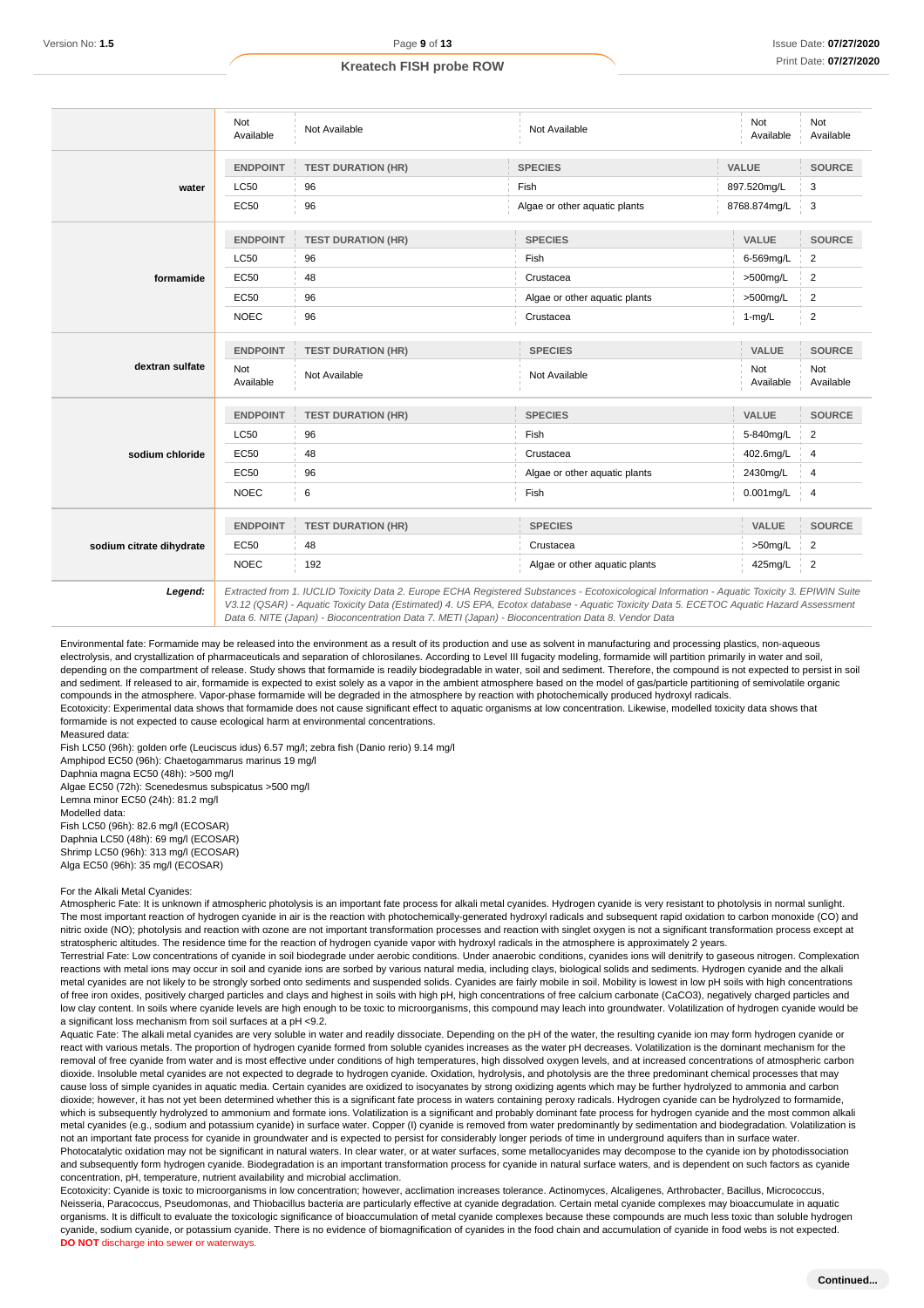## **12.2. Persistence and degradability**

| Ingredient      | Persistence: Water/Soil | <b>Persistence: Air</b> |
|-----------------|-------------------------|-------------------------|
| water           | LOW                     | LOW                     |
| formamide       | LOW                     | ∟OW                     |
| sodium chloride | LOW                     | ∟OW                     |

#### **12.3. Bioaccumulative potential**

| Ingredient      | <b>Bioaccumulation</b>   |
|-----------------|--------------------------|
| water           | LOW (LogKOW = $-1.38$ )  |
| formamide       | LOW (LogKOW = $-1.51$ )  |
| sodium chloride | LOW (LogKOW = $0.5392$ ) |

#### **12.4. Mobility in soil**

| Ingredient      | <b>Mobility</b>      |
|-----------------|----------------------|
| water           | LOW (KOC = $14.3$ )  |
| formamide       | $HIGH (KOC = 1.498)$ |
| sodium chloride | LOW (KOC = $14.3$ )  |

### **12.5.Results of PBT and vPvB assessment**

| Relevant available data | Not Applicable | Not Applicable | Not Applicable |
|-------------------------|----------------|----------------|----------------|
| PBT Criteria fulfilled? | Not Applicable | Not Applicable | Not Applicable |

#### **12.6. Other adverse effects**

No data available

#### **SECTION 13 DISPOSAL CONSIDERATIONS**

#### **13.1. Waste treatment methods**

| Product / Packaging disposal   | Containers may still present a chemical hazard/ danger when empty.<br>Return to supplier for reuse/ recycling if possible.<br>Otherwise:<br>If container can not be cleaned sufficiently well to ensure that residuals do not remain or if the container cannot be used to store the same<br>product, then puncture containers, to prevent re-use, and bury at an authorised landfill.<br>▶ Where possible retain label warnings and SDS and observe all notices pertaining to the product.<br>Legislation addressing waste disposal requirements may differ by country, state and/ or territory. Each user must refer to laws operating in their<br>area. In some areas, certain wastes must be tracked.<br>A Hierarchy of Controls seems to be common - the user should investigate:<br>▶ Reduction<br>$\triangleright$ Reuse<br>$\triangleright$ Recycling<br>• Disposal (if all else fails)<br>This material may be recycled if unused, or if it has not been contaminated so as to make it unsuitable for its intended use. If it has been<br>contaminated, it may be possible to reclaim the product by filtration, distillation or some other means. Shelf life considerations should also be<br>applied in making decisions of this type. Note that properties of a material may change in use, and recycling or reuse may not always be<br>appropriate.<br>DO NOT allow wash water from cleaning or process equipment to enter drains.<br>It may be necessary to collect all wash water for treatment before disposal.<br>In all cases disposal to sewer may be subject to local laws and regulations and these should be considered first.<br>• Where in doubt contact the responsible authority.<br>▶ Recycle wherever possible or consult manufacturer for recycling options.<br>Consult State Land Waste Authority for disposal.<br>Bury or incinerate residue at an approved site.<br>▶ Recycle containers if possible, or dispose of in an authorised landfill. |
|--------------------------------|--------------------------------------------------------------------------------------------------------------------------------------------------------------------------------------------------------------------------------------------------------------------------------------------------------------------------------------------------------------------------------------------------------------------------------------------------------------------------------------------------------------------------------------------------------------------------------------------------------------------------------------------------------------------------------------------------------------------------------------------------------------------------------------------------------------------------------------------------------------------------------------------------------------------------------------------------------------------------------------------------------------------------------------------------------------------------------------------------------------------------------------------------------------------------------------------------------------------------------------------------------------------------------------------------------------------------------------------------------------------------------------------------------------------------------------------------------------------------------------------------------------------------------------------------------------------------------------------------------------------------------------------------------------------------------------------------------------------------------------------------------------------------------------------------------------------------------------------------------------------------------------------------------------------------------------------------------------------------------|
| <b>Waste treatment options</b> | Not Available                                                                                                                                                                                                                                                                                                                                                                                                                                                                                                                                                                                                                                                                                                                                                                                                                                                                                                                                                                                                                                                                                                                                                                                                                                                                                                                                                                                                                                                                                                                                                                                                                                                                                                                                                                                                                                                                                                                                                                  |
| Sewage disposal options        | Not Available                                                                                                                                                                                                                                                                                                                                                                                                                                                                                                                                                                                                                                                                                                                                                                                                                                                                                                                                                                                                                                                                                                                                                                                                                                                                                                                                                                                                                                                                                                                                                                                                                                                                                                                                                                                                                                                                                                                                                                  |
|                                |                                                                                                                                                                                                                                                                                                                                                                                                                                                                                                                                                                                                                                                                                                                                                                                                                                                                                                                                                                                                                                                                                                                                                                                                                                                                                                                                                                                                                                                                                                                                                                                                                                                                                                                                                                                                                                                                                                                                                                                |

## **SECTION 14 TRANSPORT INFORMATION**

## **Labels Required**

| NO<br><b>Marine Pollutant</b>                                        |  |  |
|----------------------------------------------------------------------|--|--|
| Land transport (ADR): NOT REGULATED FOR TRANSPORT OF DANGEROUS GOODS |  |  |

| 14.2. UN proper shipping<br>Not<br>: Applicable | 14.<br>UN number | Not<br>Applicable |
|-------------------------------------------------|------------------|-------------------|
|                                                 | name             |                   |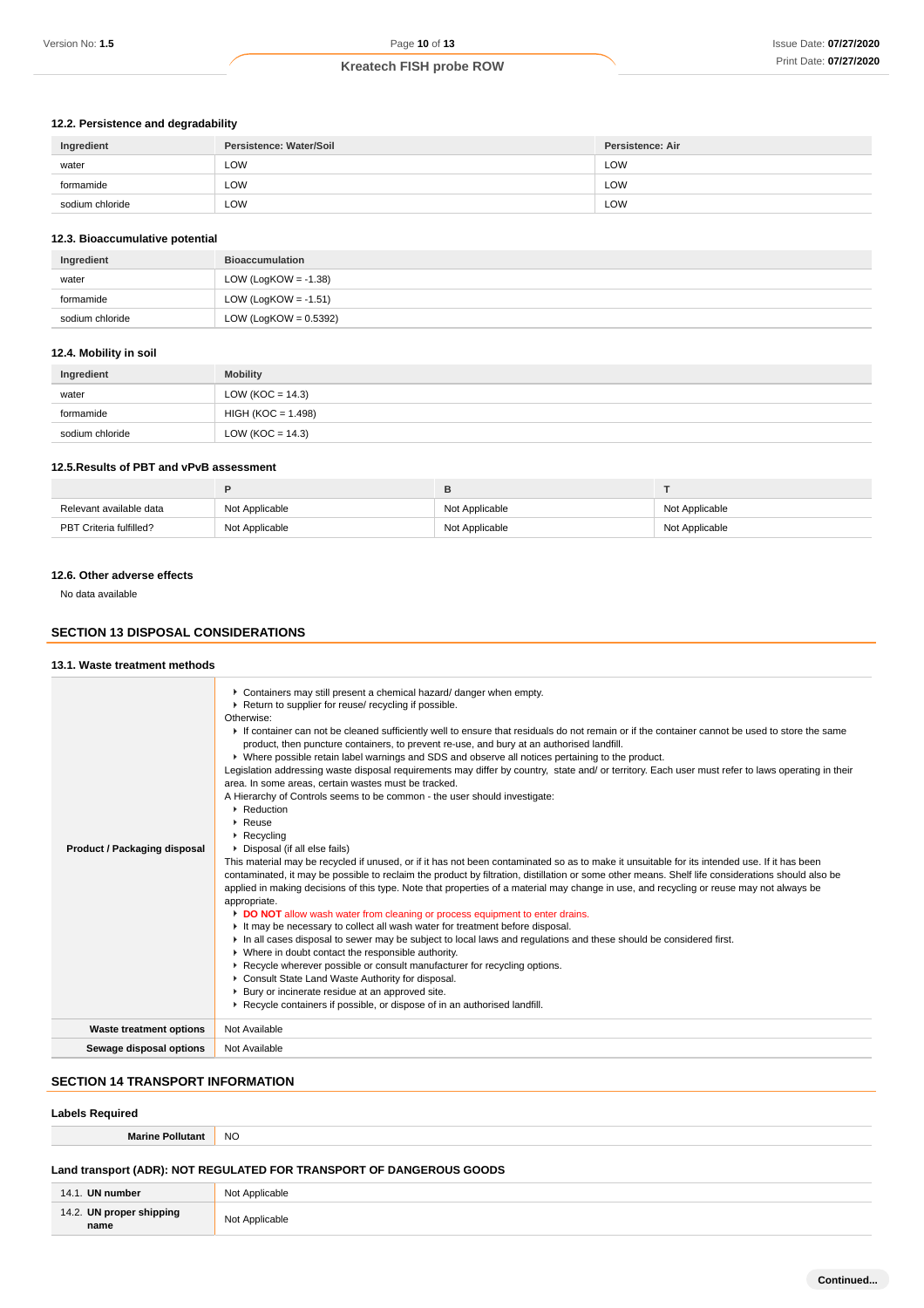| 14.3. Transport hazard<br>class(es)   | Class<br>Not Applicable<br>Not Applicable<br>Subrisk                                                                                                     |                                                                                                          |  |  |
|---------------------------------------|----------------------------------------------------------------------------------------------------------------------------------------------------------|----------------------------------------------------------------------------------------------------------|--|--|
| 14.4. Packing group                   | Not Applicable                                                                                                                                           |                                                                                                          |  |  |
| 14.5. Environmental hazard            | Not Applicable                                                                                                                                           |                                                                                                          |  |  |
| 14.6. Special precautions for<br>user | Hazard identification (Kemler)<br>Classification code<br><b>Hazard Label</b><br>Special provisions<br>Limited quantity<br><b>Tunnel Restriction Code</b> | Not Applicable<br>Not Applicable<br>Not Applicable<br>Not Applicable<br>Not Applicable<br>Not Applicable |  |  |

### **Air transport (ICAO-IATA / DGR): NOT REGULATED FOR TRANSPORT OF DANGEROUS GOODS**

| 14.1. UN number                       | Not Applicable                                                                                                                                                                                                                                                                              |                                                                                                                            |
|---------------------------------------|---------------------------------------------------------------------------------------------------------------------------------------------------------------------------------------------------------------------------------------------------------------------------------------------|----------------------------------------------------------------------------------------------------------------------------|
| 14.2. UN proper shipping<br>name      | Not Applicable                                                                                                                                                                                                                                                                              |                                                                                                                            |
| 14.3. Transport hazard<br>class(es)   | <b>ICAO/IATA Class</b><br>Not Applicable<br>ICAO / IATA Subrisk<br>Not Applicable<br><b>ERG Code</b><br>Not Applicable                                                                                                                                                                      |                                                                                                                            |
| 14.4. Packing group                   | Not Applicable                                                                                                                                                                                                                                                                              |                                                                                                                            |
| 14.5. Environmental hazard            | Not Applicable                                                                                                                                                                                                                                                                              |                                                                                                                            |
| 14.6. Special precautions for<br>user | Special provisions<br>Cargo Only Packing Instructions<br>Cargo Only Maximum Qty / Pack<br>Passenger and Cargo Packing Instructions<br>Passenger and Cargo Maximum Qty / Pack<br>Passenger and Cargo Limited Quantity Packing Instructions<br>Passenger and Cargo Limited Maximum Qty / Pack | Not Applicable<br>Not Applicable<br>Not Applicable<br>Not Applicable<br>Not Applicable<br>Not Applicable<br>Not Applicable |

## **Sea transport (IMDG-Code / GGVSee): NOT REGULATED FOR TRANSPORT OF DANGEROUS GOODS**

| 14.1. UN number                       | Not Applicable                                                                                                             |  |  |
|---------------------------------------|----------------------------------------------------------------------------------------------------------------------------|--|--|
| 14.2. UN proper shipping<br>name      | Not Applicable                                                                                                             |  |  |
| 14.3. Transport hazard<br>class(es)   | <b>IMDG Class</b><br>Not Applicable<br>Not Applicable<br><b>IMDG Subrisk</b>                                               |  |  |
| 14.4. Packing group                   | Not Applicable                                                                                                             |  |  |
| 14.5. Environmental hazard            | Not Applicable                                                                                                             |  |  |
| 14.6. Special precautions for<br>user | <b>EMS Number</b><br>Not Applicable<br>Special provisions<br>Not Applicable<br><b>Limited Quantities</b><br>Not Applicable |  |  |

### **Inland waterways transport (ADN): NOT REGULATED FOR TRANSPORT OF DANGEROUS GOODS**

| 14.1. UN number                       | Not Applicable                                                                                                                                                                                     |
|---------------------------------------|----------------------------------------------------------------------------------------------------------------------------------------------------------------------------------------------------|
| 14.2. UN proper shipping<br>name      | Not Applicable                                                                                                                                                                                     |
| 14.3. Transport hazard<br>class(es)   | Not Applicable<br>Not Applicable                                                                                                                                                                   |
| 14.4. Packing group                   | Not Applicable                                                                                                                                                                                     |
| 14.5. Environmental hazard            | Not Applicable                                                                                                                                                                                     |
| 14.6. Special precautions for<br>user | Classification code<br>Not Applicable<br>Special provisions<br>Not Applicable<br>Limited quantity<br>Not Applicable<br>Equipment required<br>Not Applicable<br>Not Applicable<br>Fire cones number |

**14.7. Transport in bulk according to Annex II of MARPOL and the IBC code** Not Applicable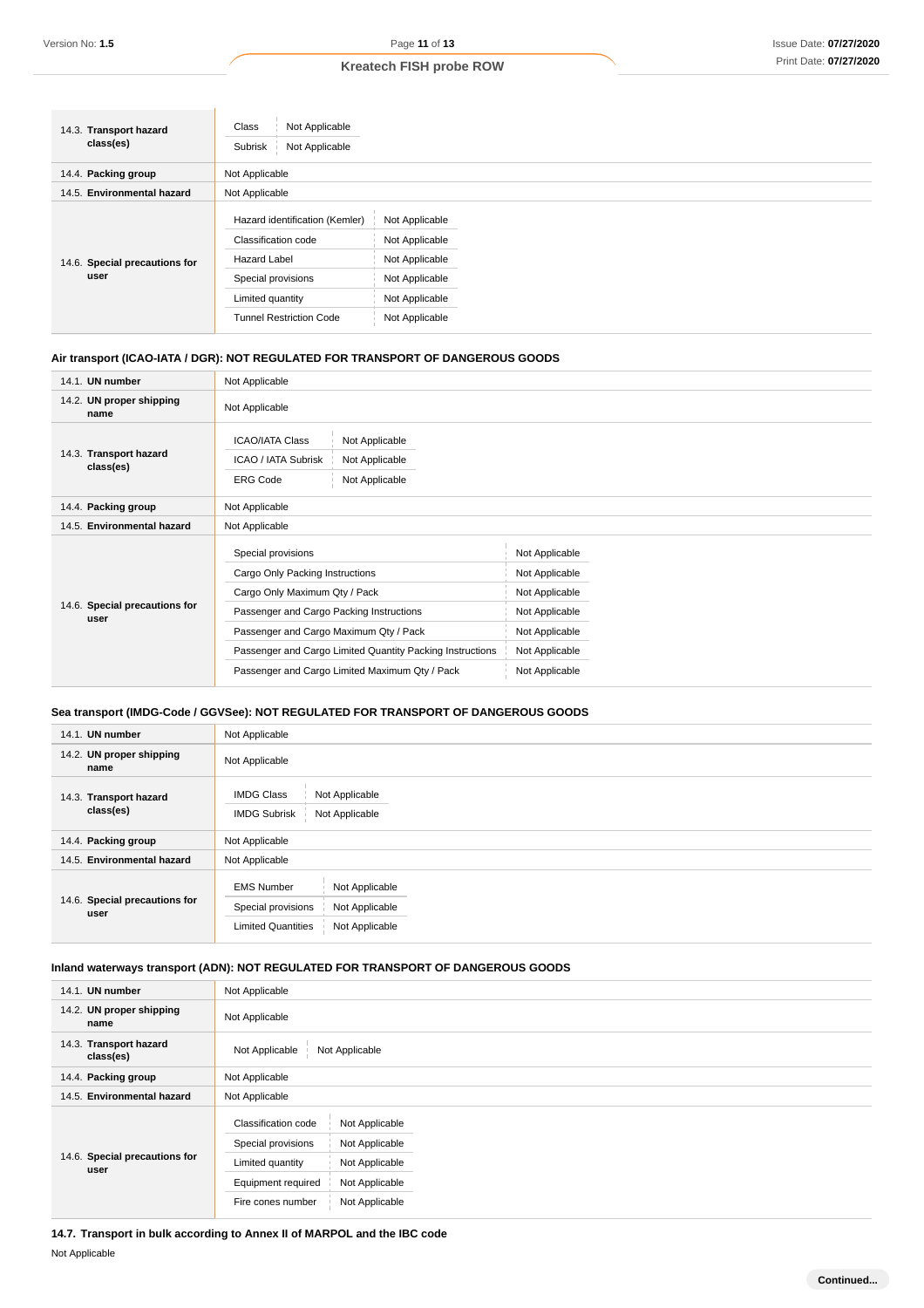#### **SECTION 15 REGULATORY INFORMATION**

**15.1. Safety, health and environmental regulations / legislation specific for the substance or mixture**

#### **WATER IS FOUND ON THE FOLLOWING REGULATORY LISTS**

#### Europe EC Inventory

European Union - European Inventory of Existing Commercial Chemical Substances (EINECS)

#### **FORMAMIDE IS FOUND ON THE FOLLOWING REGULATORY LISTS**

Chemical Footprint Project - Chemicals of High Concern List

EU REACH Regulation (EC) No 1907/2006 - Annex XVII - Restrictions on the manufacture, placing on the market and use of certain dangerous substances, mixtures and articles EU REACH Regulation (EC) No 1907/2006 - Annex XVII (Appendix 6) Toxic to reproduction: category 1B (Table 3.1)/category 2 (Table 3.2)

EU REACH Regulation (EC) No 1907/2006 - Proposals to identify Substances of Very High Concern: Annex XV reports for commenting by Interested Parties previous consultation Europe EC Inventory

Europe European Chemicals Agency (ECHA) Candidate List of Substances of Very High Concern for Authorisation

European Union - European Inventory of Existing Commercial Chemical Substances (EINECS)

European Union (EU) Regulation (EC) No 1272/2008 on Classification, Labelling and Packaging of Substances and Mixtures - Annex VI

Netherlands SZW List Non-exhaustive list of reproductive toxins (Dutch)

#### **DEXTRAN SULFATE IS FOUND ON THE FOLLOWING REGULATORY LISTS**

#### Not Applicable

#### **SODIUM CHLORIDE IS FOUND ON THE FOLLOWING REGULATORY LISTS**

Europe EC Inventory

European Union - European Inventory of Existing Commercial Chemical Substances (EINECS)

#### **SODIUM CITRATE DIHYDRATE IS FOUND ON THE FOLLOWING REGULATORY LISTS**

#### Europe EC Inventory

European Union - European Inventory of Existing Commercial Chemical Substances (EINECS)

This safety data sheet is in compliance with the following EU legislation and its adaptations - as far as applicable - : Directives 98/24/EC, - 92/85/EEC, - 94/33/EC, - 2008/98/EC, -2010/75/EU; Commission Regulation (EU) 2015/830; Regulation (EC) No 1272/2008 as updated through ATPs.

#### **15.2. Chemical safety assessment**

No Chemical Safety Assessment has been carried out for this substance/mixture by the supplier.

#### **National Inventory Status**

| <b>National Inventory</b>     | <b>Status</b>                                                                                                                                                                                            |
|-------------------------------|----------------------------------------------------------------------------------------------------------------------------------------------------------------------------------------------------------|
| Australia - AICS              | Yes                                                                                                                                                                                                      |
| Canada - DSL                  | No (dextran sulfate)                                                                                                                                                                                     |
| Canada - NDSL                 | No (water; formamide; sodium chloride)                                                                                                                                                                   |
| China - IECSC                 | Yes                                                                                                                                                                                                      |
| Europe - EINEC / ELINCS / NLP | No (dextran sulfate)                                                                                                                                                                                     |
| Japan - ENCS                  | No (dextran sulfate)                                                                                                                                                                                     |
| Korea - KECI                  | Yes                                                                                                                                                                                                      |
| New Zealand - NZIoC           | Yes                                                                                                                                                                                                      |
| Philippines - PICCS           | No (dextran sulfate)                                                                                                                                                                                     |
| USA - TSCA                    | Yes                                                                                                                                                                                                      |
| Taiwan - TCSI                 | Yes                                                                                                                                                                                                      |
| Mexico - INSQ                 | No (dextran sulfate)                                                                                                                                                                                     |
| Vietnam - NCI                 | No (dextran sulfate)                                                                                                                                                                                     |
| Russia - ARIPS                | No (dextran sulfate)                                                                                                                                                                                     |
| Legend:                       | Yes = All CAS declared ingredients are on the inventory<br>No = One or more of the CAS listed ingredients are not on the inventory and are not exempt from listing(see specific ingredients in brackets) |

#### **SECTION 16 OTHER INFORMATION**

| ^^′<br>. |
|----------|
|          |

#### **Full text Risk and Hazard codes**

| H315 | Causes skin irritation.           |
|------|-----------------------------------|
| H319 | Causes serious eye irritation.    |
| H335 | May cause respiratory irritation. |

#### **Other information**

Classification of the preparation and its individual components has drawn on official and authoritative sources as well as independent review by the Chemwatch Classification committee using available literature references.

The SDS is a Hazard Communication tool and should be used to assist in the Risk Assessment. Many factors determine whether the reported Hazards are Risks in the workplace or other settings. Risks may be determined by reference to Exposures Scenarios. Scale of use, frequency of use and current or available engineering controls must be considered.